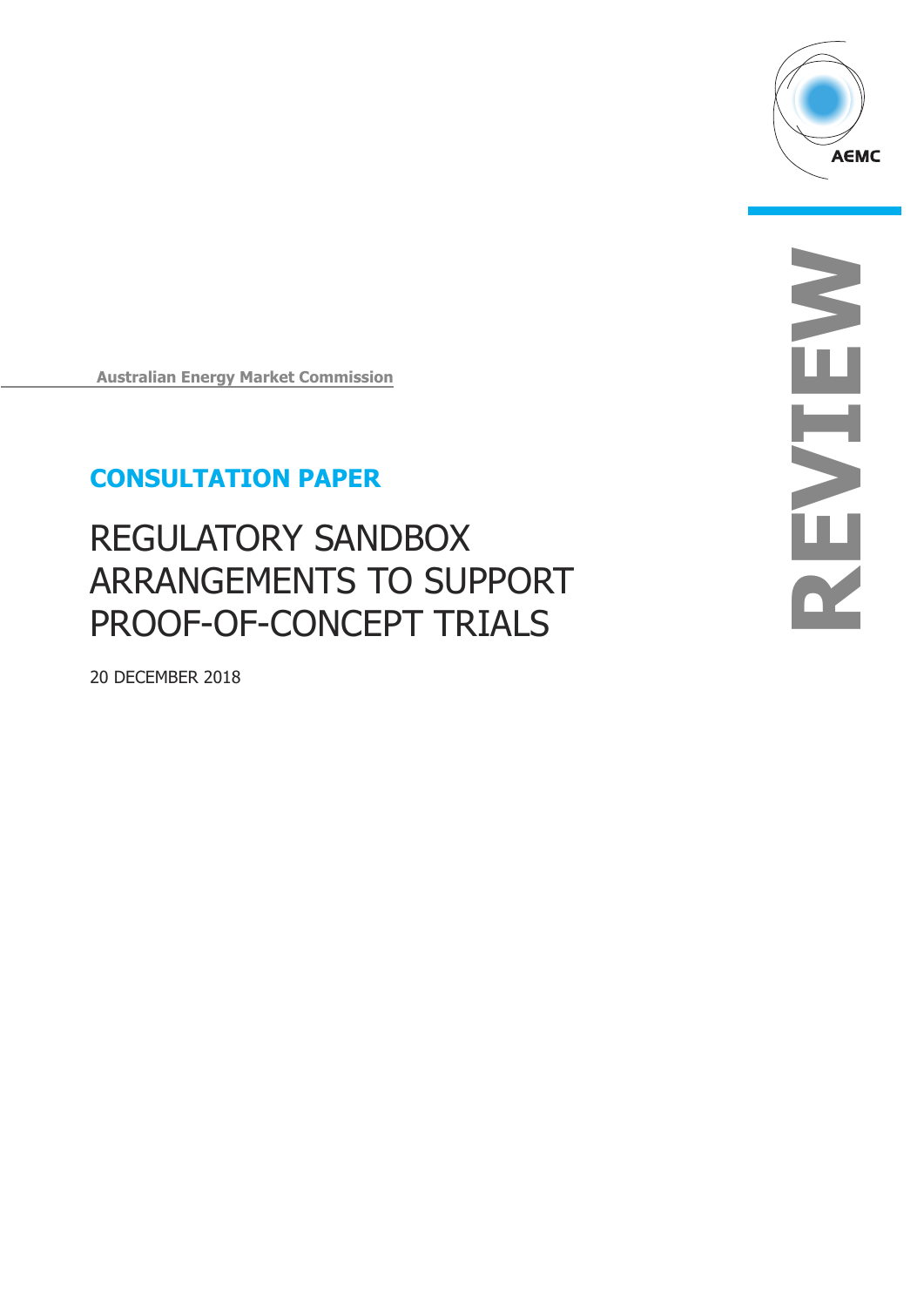### INQUIRIES

Australian Energy Market Commission PO Box A2449 Sydney South NSW 1235

E aemc@aemc.gov.au T (02) 8296 7800 F (02) 8296 7899

Reference: EPR0068

## **CITATION**

AEMC, Regulatory sandbox arrangements, Consultation paper, 20 December 2018

## ABOUT THE AEMC

The AEMC reports to the Council of Australian Governments (COAG) through the COAG Energy Council. We have two functions. We make and amend the national electricity, gas and energy retail rules and conduct independent reviews for the COAG Energy Council.

This work is copyright. The Copyright Act 1968 permits fair dealing for study, research, news reporting, criticism and review. Selected passages, tables or diagrams may be reproduced for such purposes provided acknowledgement of the source is included.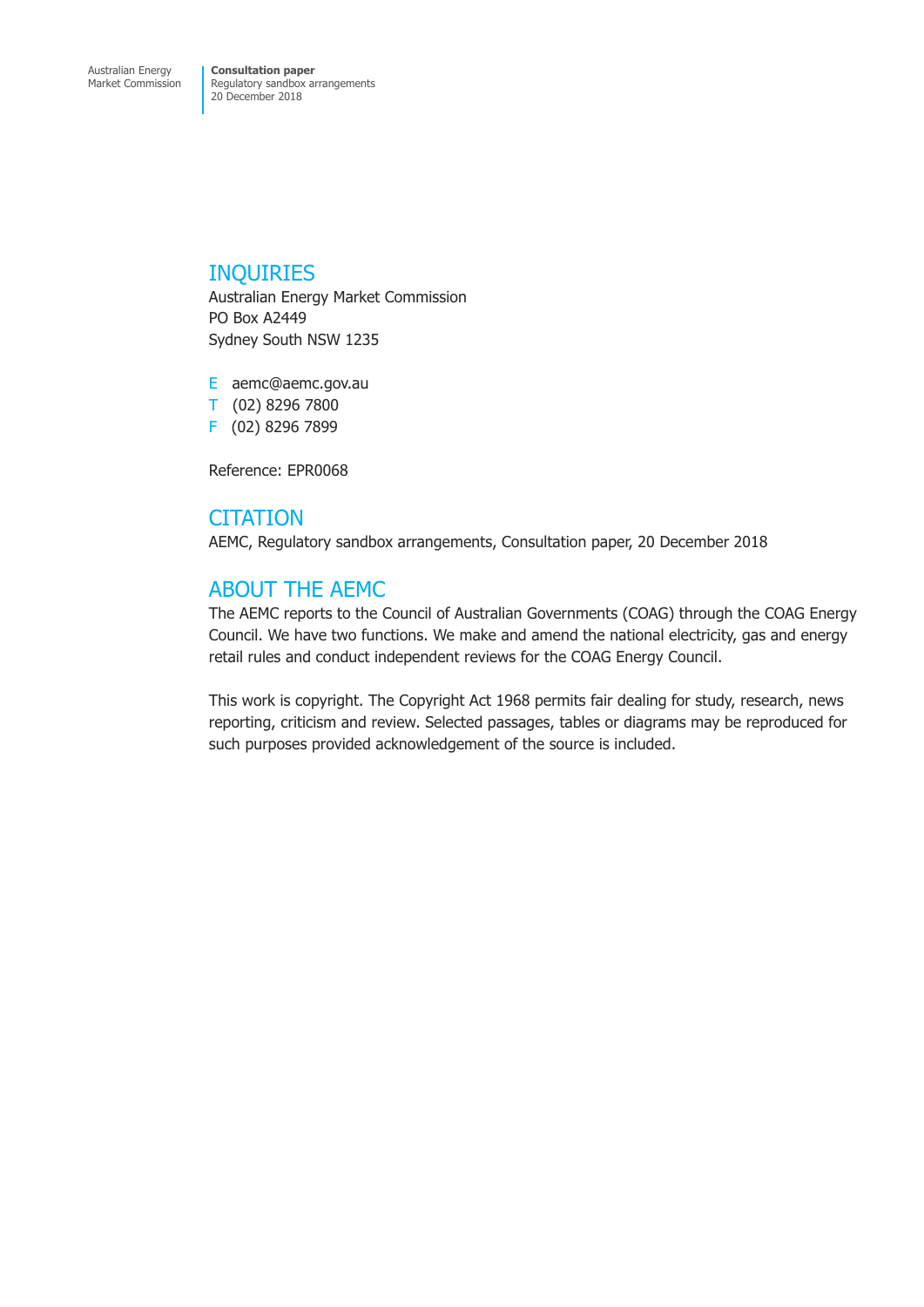Market Commission

Regulatory sandbox arrangements 20 December 2018

## **CONTENTS**

| 1<br>1.1<br>1.2<br>1.3<br>1.4<br>1.5       | <b>Introduction</b><br>Background<br>Request from the Senior Committee of Officials<br>Energy Market Transformation Project Team paper<br>Consultation process and next steps<br>Document structure | $\mathbf{1}$<br>$\begin{array}{c} 1 \\ 2 \\ 3 \\ 3 \end{array}$<br>4 |
|--------------------------------------------|-----------------------------------------------------------------------------------------------------------------------------------------------------------------------------------------------------|----------------------------------------------------------------------|
| $\overline{2}$<br>2.1<br>2.2<br>2.3<br>2.4 | The regulatory sandbox approach<br>What is a regulatory sandbox?<br>Potential benefits of regulatory sandbox arrangements<br>Implementation by OFGEM<br>Implementation by ASIC                      | 5<br>5<br>5<br>5<br>8                                                |
| 3<br>3.1<br>3.2<br>3.3                     | What are the current arrangements in the NEM?<br>Market bodies<br>Non-market bodies<br>Trials conducted recently or under way                                                                       | 10<br>10<br>13<br>14                                                 |
| 4<br>4.1<br>4.2<br>4.3                     | Is there a need?<br>Access to guidance<br>Formal regulatory sandbox arrangements<br>Trialling innovative regulatory approaches                                                                      | 16<br>16<br>18<br>21                                                 |
| 5                                          | Lodging a submission                                                                                                                                                                                | 23                                                                   |
| 24<br><b>Abbreviations</b>                 |                                                                                                                                                                                                     |                                                                      |

## [FIGURES](#page-25-0)

|  | Figure 2.1: OFGEM's regulatory sandbox process |  |
|--|------------------------------------------------|--|
|--|------------------------------------------------|--|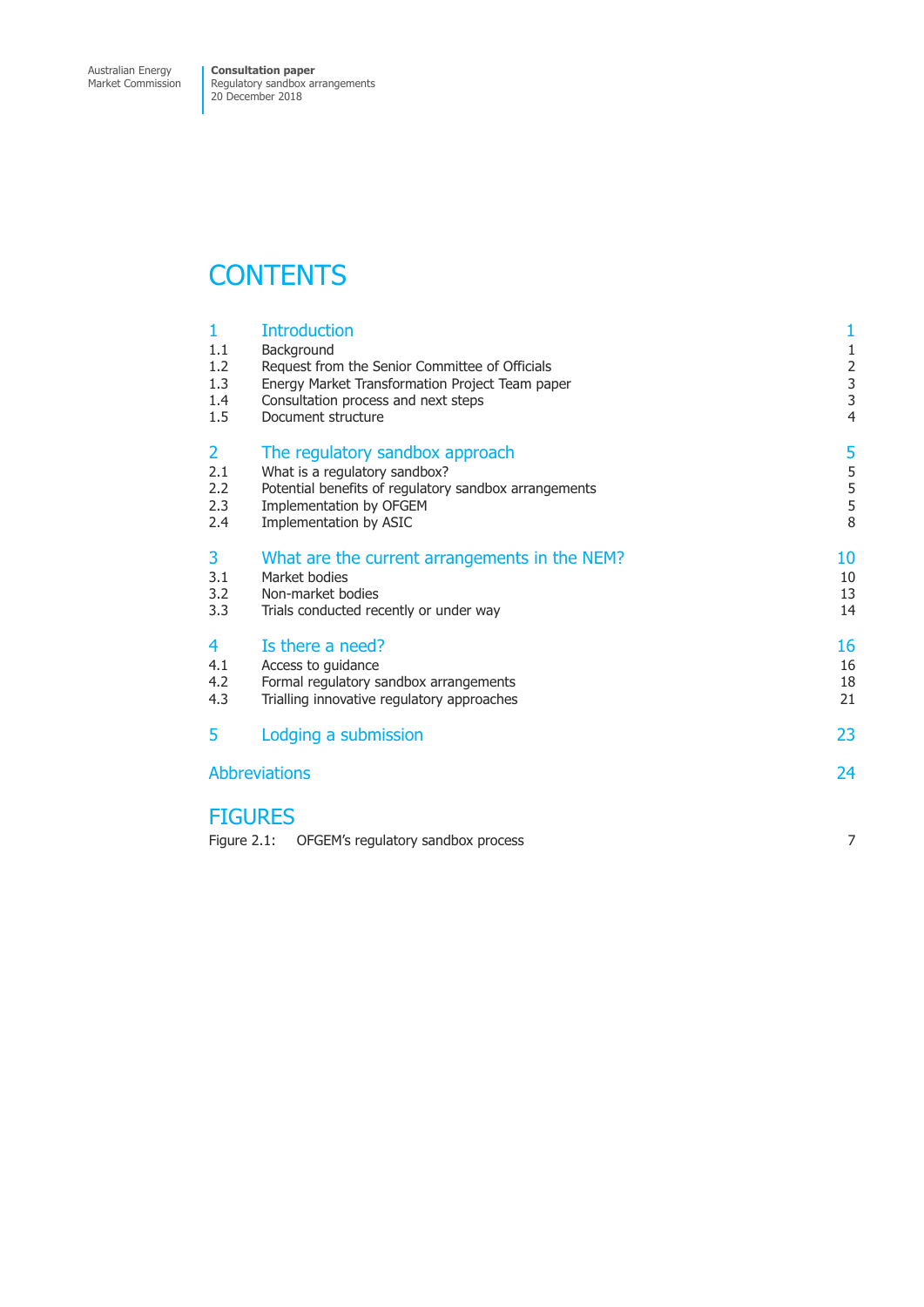## <span id="page-3-0"></span>1 INTRODUCTION

This consultation paper explores potential regulatory barriers to proof-of-concept trials and the need for formal regulatory sandbox arrangements in the National Electricity Market (NEM). The paper has been prepared to facilitate public consultation on regulatory tools to support proof-of-concept trials within the regulatory framework. Stakeholder submissions are requested by 31 January 2019.

This consultation is conducted as part of the 2019 *Electricity network economic regulatory framework review*, however considers the need for regulatory sandbox arrangements in other parts of the regulatory framework, for example, relating to wholesale electricity markets and consumer protections. The Council of Australian Governments (COAG) Energy Council has requested that the Australian Energy Market Commission (AEMC or the Commission) conduct the economic regulatory framework review to monitor market developments on an annual basis and consider whether the economic regulatory framework for electricity networks is sufficiently robust and flexible to continue to support the long term interest of consumers in a future environment of increased decentralised energy supply. The 2019 review is the Commission's third such annual review under a standing terms of reference. The Commission intends to publish a paper outlining the approach to the 2019 review in mid-January 2019.

## 1.1 Background

The emergence of innovative technologies and business models in the NEM can bring significant benefits to consumers. This was highlighted in the *Independent Review into the Future Security of the National Electricity Market (Finkel review)*, which noted that innovative technologies can help reduce the costs of providing secure and reliable electricity supply and also contribute to reducing emissions. $<sup>1</sup>$  As such, its is important that the regulatory</sup> framework and processes support potentially beneficial emerging technologies and business models.

The Finkel review recommended updating the proof-of-concept testing framework, to facilitate innovation in the NEM. The review noted that new concepts that are inconsistent with the National Electricity Rules (NER) need to be proven to the point where a rule change can be made prior to being used in the NEM. Recommendation 2.8 was that the Commission review and update the regulatory framework to facilitate proof-of-concept testing of innovative approaches and technologies. The review also suggested investigation of mechanisms adopted by other jurisdictions, such as those adopted by the Office of Gas and Electricity Markets (OFGEM) in the United Kingdom (UK). Recommendation 2.8 was accepted by Energy Ministers.

 $\mathbf{I}$ 

<sup>1</sup> Dr Alan Finkel et al., *Independent Review into the Future Security of the National Electricity Market*, June 2017, p.66.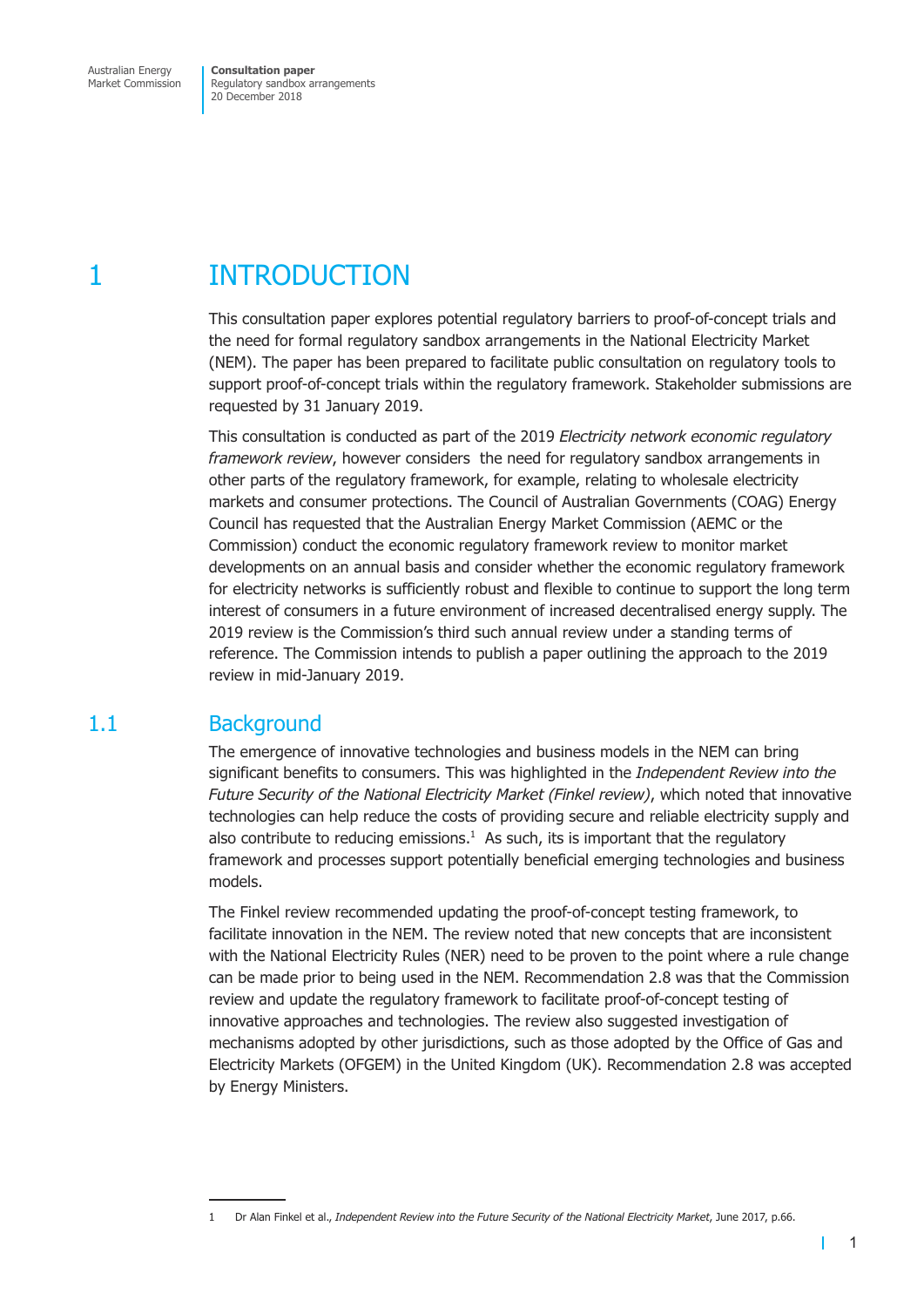<span id="page-4-0"></span>In February 2018, the Energy Market Transformation Project Team  $(EMTPT)^2$  agreed that a working group made up of officials from the Commonwealth and other interested jurisdictions would undertake further research on the case for introducing a regulatory sandbox.

In our 2018 *Electricity network economic regulatory framework review*, the Commission outlined the regulatory sandbox arrangement that has been adopted by OFGEM in the UK. The review highlighted that where innovation may benefit consumers, there may be merit in applying a regulatory sandbox arrangement so that any changes to the regulatory framework can be fast tracked. However, the Commission noted that trials and other forms of regulatory innovation can be facilitated under the current NEM regulatory framework through the AER exercising its enforcement discretion and the use of its power to issue "no action letters". The Commission noted it was interested in stakeholder views on the need for more formal arrangements for regulatory sandboxes and would consider this further in the 2019 *Electricity network economic regulatory framework review*.

On 24 October 2018, the Commission received a request from the Senior Committee of Officials (SCO) of the COAG Energy Council to further investigate a formal approach for facilitating proof-of-concept testing in the NEM. The request was informed by research carried out by the working group of Commonwealth and state officials and reported in the EMTPT paper attached to the SCO request.

## 1.2 Request from the Senior Committee of Officials

The Senior Committee of Officials (SCO) believes that there is merit in looking at a more formal and systematic approach to supporting experimentation within the regulatory framework where there are potential benefits to energy consumers. In its request to the Commission, SCO noted that it would be useful to be able to perform in-market trials of wholesale demand response to inform the current rule change process. SCO considers that a regulatory sandbox could also help to test a range of technologies and business models to inform the Distributed Energy Integration Program (DEIP). The DEIP is a collaboration of government agencies, market authorities, industry and consumers associations aimed at maximising the value of customers' distributed energy resources for all energy users.<sup>3</sup>

The Commission has been requested to provide interim advice by February 2019 as part of the 2019 *Electricity network economic regulatory framework review* on how to best facilitate co-ordination of proof-of-concept trials and the need for formal regulatory sandbox arrangements to support innovative projects offering benefits to customers while managing any risks. In providing this advice the Commission is requested to:

- consider whether existing or proposed projects could be used as a sandbox trial
- engage closely with Australian Energy Regulator (AER), Australian Energy Market Operator (AEMO), Energy Consumers Australia (ECA) and Australian Renewable Energy Agency (ARENA)

 $\mathbf{I}$ 

<sup>2</sup> The EMTPT was established by the COAG Energy Council in December 2015 to consider issues related to the ongoing energy sector transition driven by changing technologies, increasing consumer engagement, new energy products and services. It is made of officials from each jurisdiction.

<sup>3</sup> ARENA 2018, viewed 6 December 2018, https://arena.gov.au/where-we-invest/distributed-energy-integration-program/.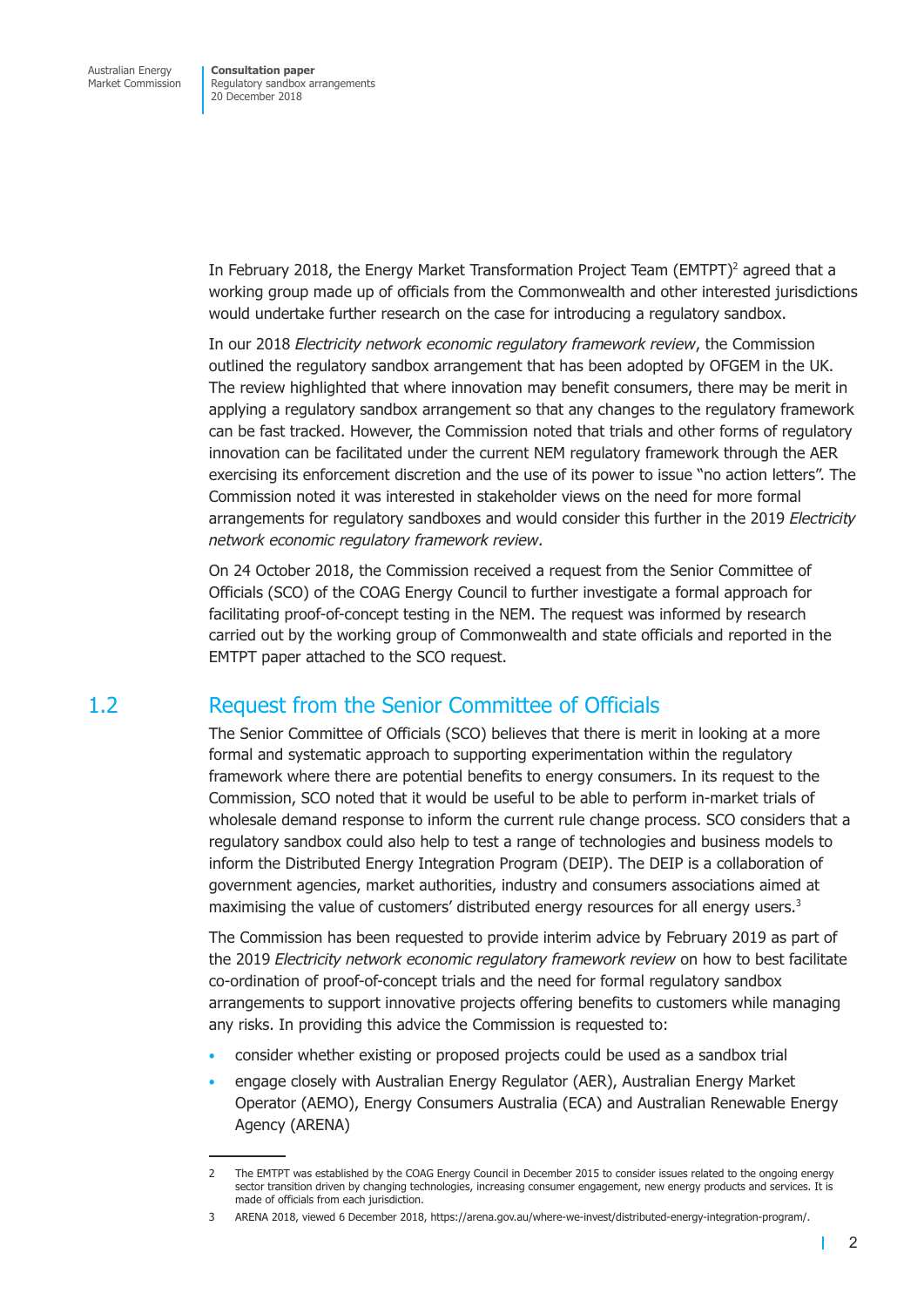<span id="page-5-0"></span>Australian Energy Market Commission

**Consultation paper**  Regulatory sandbox arrangements 20 December 2018

• consider the need for regulatory sandbox arrangements in other parts of the national electricity framework e.g. relating to consumer protections.

## 1.3 Energy Market Transformation Project Team paper

A research paper from the EMTPT on regulatory sandbox arrangements was attached to the request from SCO (EMTPT paper). A working group made up of Commonwealth, Victoria, Queensland and New South Wales representatives undertook research and consultation on the case for introducing a regulatory sandbox and options for next steps to progress implementation of the Finkel review recommendation 2.8. The consultation involved a range of stakeholders including the energy market bodies, ARENA, the Australian Securities and Investment Commission (ASIC), network businesses, new entrants, and consumer representatives. Consultation with market bodies was undertaken on an unofficial basis.

The EMTPT paper provides an introduction of regulatory sandboxes, the current arrangements for proof-of-concept testing, an assessment of the need for a sandbox arrangement and a suggested approach for adoption of a regulatory sandbox arrangement. The paper notes that the Commission along with AEMO, AER and ARENA have been working together to support proof-of-concept trials within the existing regulatory framework and that the approach appears to be adequate to deal with the current demand. However, EMTPT considers that there is merit in a more structured process to facilitate experimentation within the regulatory settings as a tool that could support major future reforms. According to EMTPT, it would also enable energy market bodies to identify key priorities, and develop trials which address particular problems or help define the design of reforms. EMTPT suggests that further work be undertaken on designing a regulatory sandbox initiative, coordinated across all market bodies, as a pilot to support future reforms with a specific and limited project scope.

The stakeholders responding to the EMTPT consultation took a broad view of what could be tested in a NEM sandbox to include both new technologies and business models, and also new regulatory approaches or market design. The stakeholders also saw potential application of a regulatory sandbox across a number of areas including network regulation, wholesale markets and retail. ARENA's response to EMTPT consultation considered that a range of tools could exist within the concept of a regulatory sandbox, including regulatory exemptions and/or a wide range of complementary activities such as technical advice, industry capacity building or funding.

Throughout this consultation paper, the Commission has drawn on the work carried out and reported in the EMTPT paper. The SCO request and the EMTPT paper can be accessed from the AEMC website.

## 1.4 Consultation process and next steps

Through this consultation paper and initial stakeholder engagement, the Commission seeks to examine how to best facilitate co-ordination of proof-of-concept trials and clarify the need for formal regulatory sandbox arrangements in the NEM. It will form the basis of the interim advice to be provided to SCO by February 2019. If the need for formal sandbox

г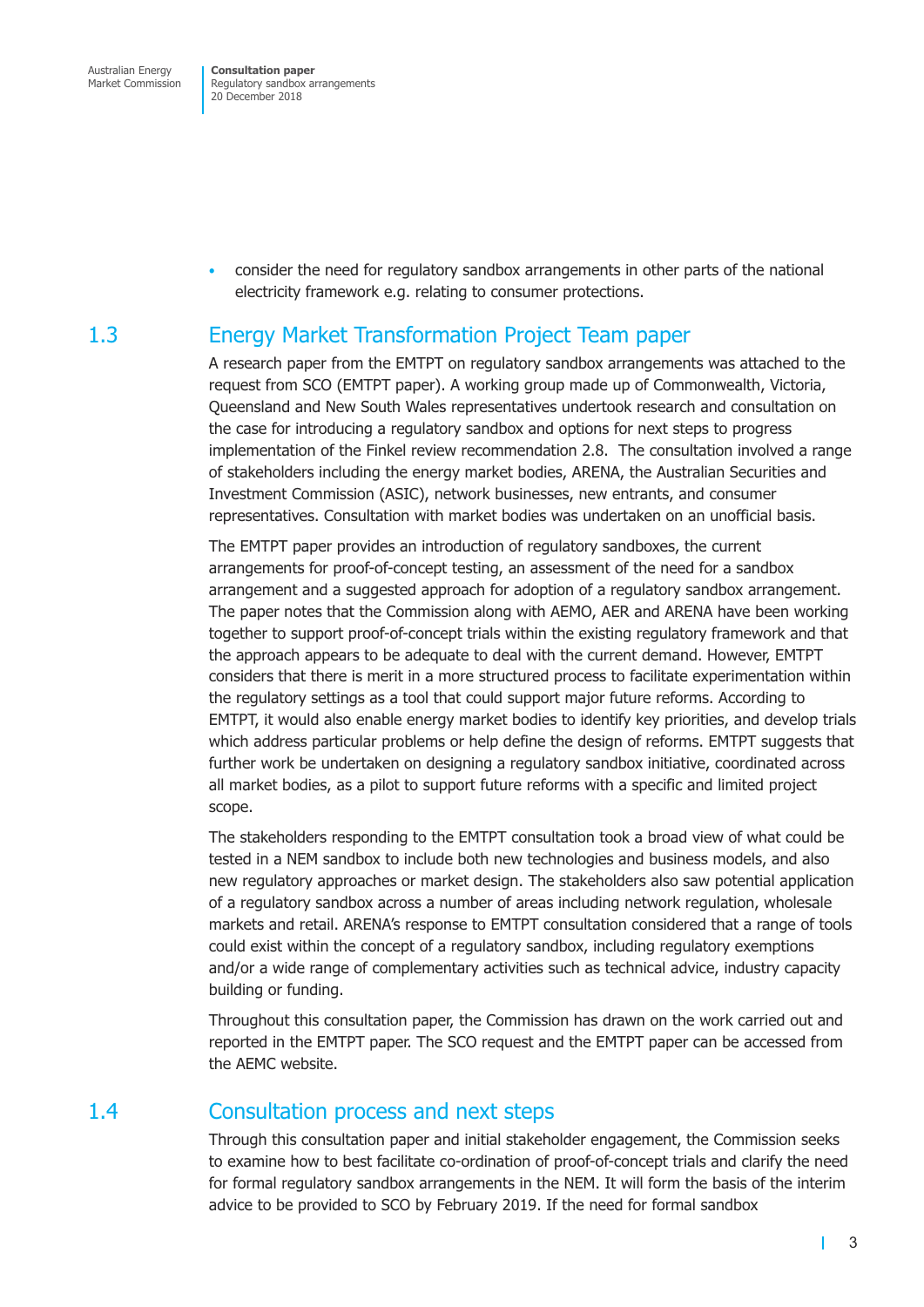<span id="page-6-0"></span>arrangements is established, a second step of the process would be to consider their design. This would involve further stakeholder consultation, with further advice to be included in the 2019 *Electricity network economic regulatory framework review*.

### 1.5 Document structure

This document builds on the work on regulatory sandbox arrangements carried out by the Commission in its 2018 *Electricity network economic regulatory framework review*. It:

- outlines the concept of a regulatory sandbox and its adoption by other regulators
- sets out the approach to proof-of-concept testing under the current framework and some recent and current trials that may be relevant
- seeks stakeholder views on whether there is a need for regulatory sandbox arrangements and, if considered necessary, its objective and high level design.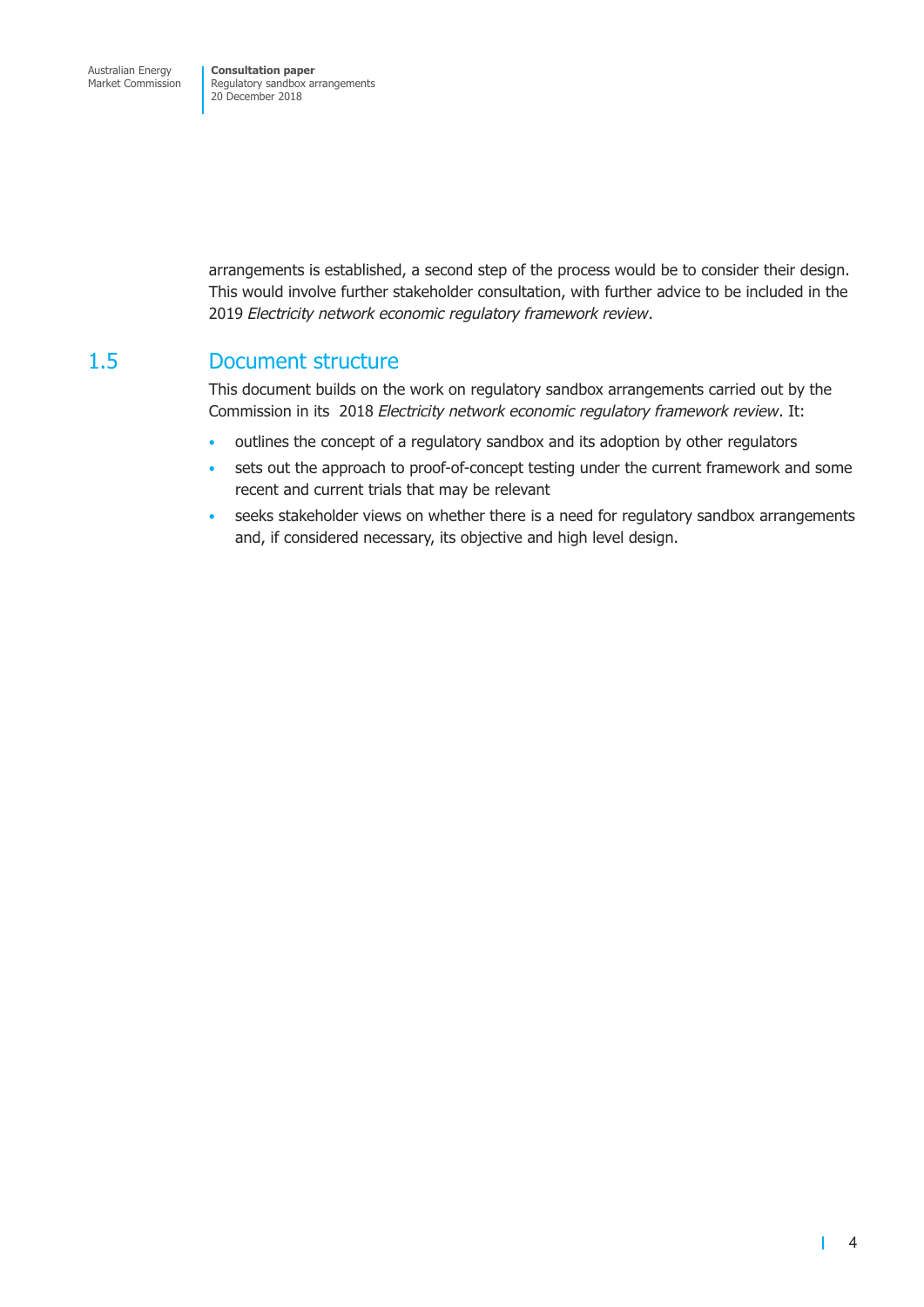<span id="page-7-0"></span>Australian Energy Market Commission

**Consultation paper**  Regulatory sandbox arrangements 20 December 2018

## 2 THE REGULATORY SANDBOX APPROACH

This chapter provides an overview of the regulatory sandbox approach. It introduces the concept of a regulatory sandbox and its potential benefits. It then follows on to explain the sandbox approach adopted by OFGEM in the UK and by ASIC for the Australian finance sector.

### 2.1 What is a regulatory sandbox?

A regulatory sandbox was first adopted by the Financial Conduct Authority (FCA) in the United Kingdom in June 2016.<sup>4</sup> The approach has since been adopted by regulators across different industries and jurisdictions seeking to facilitate innovation. Broadly, a formal regulatory sandbox is a framework within which participants can trial innovative business models, products and services in the market under relaxed regulatory requirements on a time-limited basis and with appropriate safeguards in place. There are a variety of other regulatory tools that could be used to facilitate proof-of-concept trials, such as provision of information, exemptions and waivers, a number of which are already in place in the NEM (see Chapter 3).

## 2.2 Potential benefits of regulatory sandbox arrangements

Regulatory sandbox arrangements are expected to support innovative projects in several ways including through:

- improved access to finance for projects through increased regulatory certainty $5$
- enabling testing and fine-tuning in a controlled testing environment<sup>6</sup>
- allowing regulators to work with innovators to build appropriate consumer protection safeguards into new products and services<sup>7</sup>
- helping regulators identify the need for reform to the existing regulatory framework.<sup>8</sup>

These benefits have been reported by regulators in different industries and jurisdictions. Most of the listed benefits arise from reporting by the FCA for the UK financial sector. At this stage, it is not yet known if these benefits will be realised if a regulatory sandbox approach is adopted for the NEM.

## 2.3 Implementation by OFGEM

OFGEM offers a one stop shop called "innovation link" for businesses seeking to introduce innovative or significantly different propositions to the UK energy sector. Innovation link offers two main services that includes "fast, frank feedback" and a regulatory sandbox.

т

<sup>4</sup> Ernst & Young, *As FinTech evolves, can financial services innovation be compliant?*, 2017, p.13.

<sup>5</sup> Financial Control Authority, *Regulatory sandbox lessons learned report, October 2017, pp.5-6.*

<sup>6</sup> Ibid.

<sup>7</sup> Ibid.

<sup>8</sup> OFGEM, *Insights from running the regulatory sandbox, October 2018, p.1.*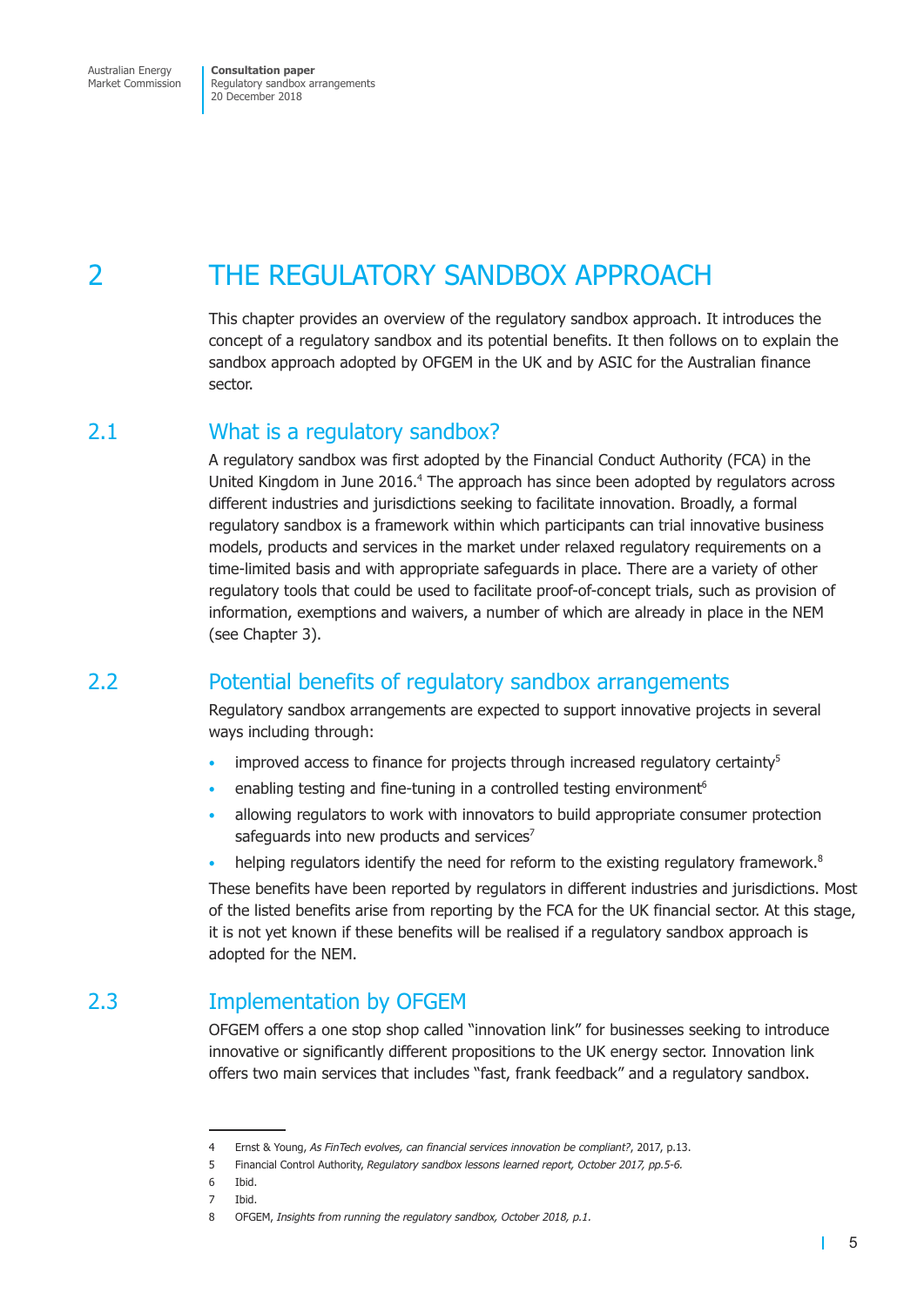The fast, frank feedback service is available throughout the year to businesses meeting the eligibility criteria. Under the criteria the proposition:

- must be ground-breaking or significantly different
- must have a good prospect for consumer benefit
- must demonstrate a genuine need for support
- may be required to show they have undertaken a reasonable amount of background research and thinking.

The service can provide an "informal steer" to innovating businesses on the regulatory implications of their propositions, however it is not a binding response. The advice provided by the innovation link team does not represent an official view from OFGEM, and the feedback is subject to a legal disclaimer.<sup>9</sup> It can help innovating businesses to navigate the regulatory challenges being faced, identify the regulatory barriers affecting the proposition and provide input to long term policy development. It can be accessed by innovators through an application to OFGEM.

OFGEM grants regulatory sandboxes to eligible innovative projects under a process carried out periodically through a round for applications. OFGEM initiates the process by requesting expressions of interest from energy innovators aiming to trial a proposition that may benefit from a regulatory sandbox. OFGEM engages with all project proponents who apply to discuss their proposition in the context of the sandbox eligibility criteria as well as to understand their product, service or business model. For the innovative projects to be able to receive regulatory sandbox support, the proposal needs to meet the following criteria:

- the proposal is genuinely innovative
- the innovation will deliver consumer benefits and consumers will be protected during the trial
- a regulatory barrier inhibits innovation
- the proposal can be trialled.

Step one of the process involves OFGEM providing the fast, frank feedback service to support innovators to assess whether their business model could operate within the current regulatory framework and whether a sandbox is necessary. Where fast, frank feedback identifies regulatory barriers and the eligibility criteria are met, the process can progress to the next stage and OFGEM asks those qualifying to apply for a sandbox by completing a detailed application form. OFGEM works with the applicants to assess details of their proposition and announces regulatory sandbox candidates thereafter. Regulatory sandboxes for the trials can be subsequently granted for a period of up to 24 months following discussions on matters such as regulatory arrangements and consumers protections for the duration of the trial. The process is depicted in figure 2.1 below.

T

<sup>9</sup> OFGEM 2018, viewed 4 December 2018, https://www.ofgem.gov.uk/about-us/how-we-engage/innovation-link.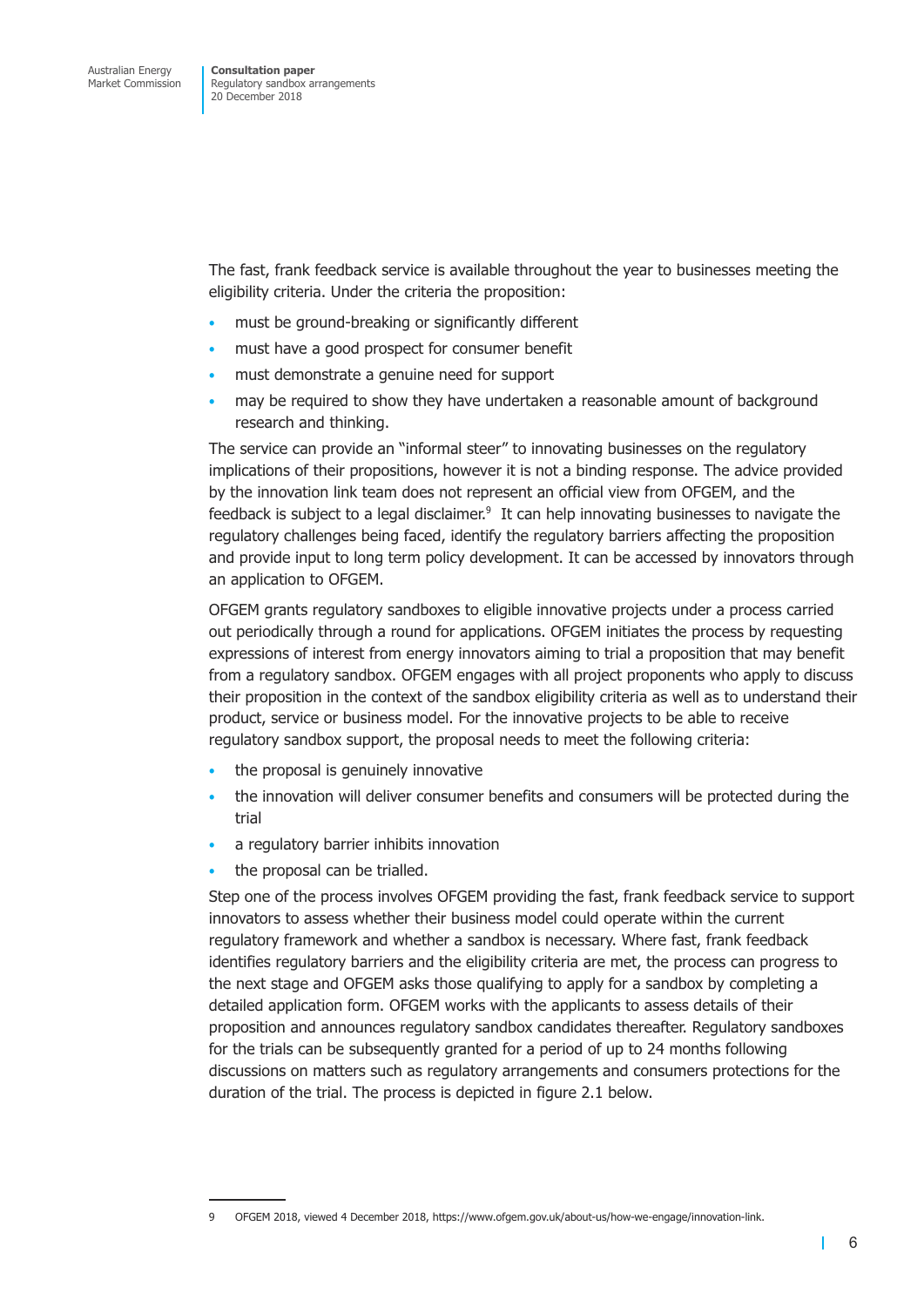#### **Figure 2.1: OFGEM's regulatory sandbox process**



Source: AEMC's interpretation of the OFGEM regulatory sandbox process

The regulatory sandbox candidates can receive any or all of the following support: $10$ 

- bespoke guidance: guidance on the interpretation of or compliance with regulatory requirements, which innovators can rely on for the duration of the trial
- indication of approach to enforcement: guidance on how OFGEM might enforce particular regulatory requirements valid for a particular period of time
- derogations or exemptions from certain regulatory requirements.

For OFGEM to offer sandbox support it needs to be satisfied that the innovation will deliver consumer benefits and consumers will be protected during the trial and that the barrier faced is one that arises from requirements or provisions overseen by it. OFGEM can only provide relief from the parts of the regulatory framework that it administers.

#### **2.3.1 OFGEM's insights from running the regulatory sandbox**

OFGEM has run two rounds of the regulatory sandbox process since launching the service in February 2017. It has compiled and published its insights from running these processes: $11$ 

- Innovators commonly needed advice, and not a sandbox. It is not always clear to innovators what they can and can't do. OFGEM originally imagined that the sandbox requests would be made by innovators who were looking to run a trial but were being blocked by a specific rule that they were aware of. OFGEM found that in practice many innovators needed help navigating the regulatory framework and that the projects went ahead without needing a sandbox.
- If an innovative proposition isn't possible, it is usually because of a complex mix of requirements including industry norms, systems, charging arrangements, codes and licenses.
- Innovators are focused on launching businesses, not trials. OFGEM's regulatory sandbox is designed to facilitate time limited trials, however it found that most innovators wanted to launch enduring businesses and are less focused on trials. For OFGEM, it is important that the relaxation of the rules is temporary as it differentiates a sandbox from a permanent rule change.

т

<sup>10</sup> OFGEM, *What is a regulatory sandbox?,* September 2018, pp.1-2.

<sup>11</sup> OFGEM, *Insights from running the regulatory sandbox,* October 2018, pp.1-4.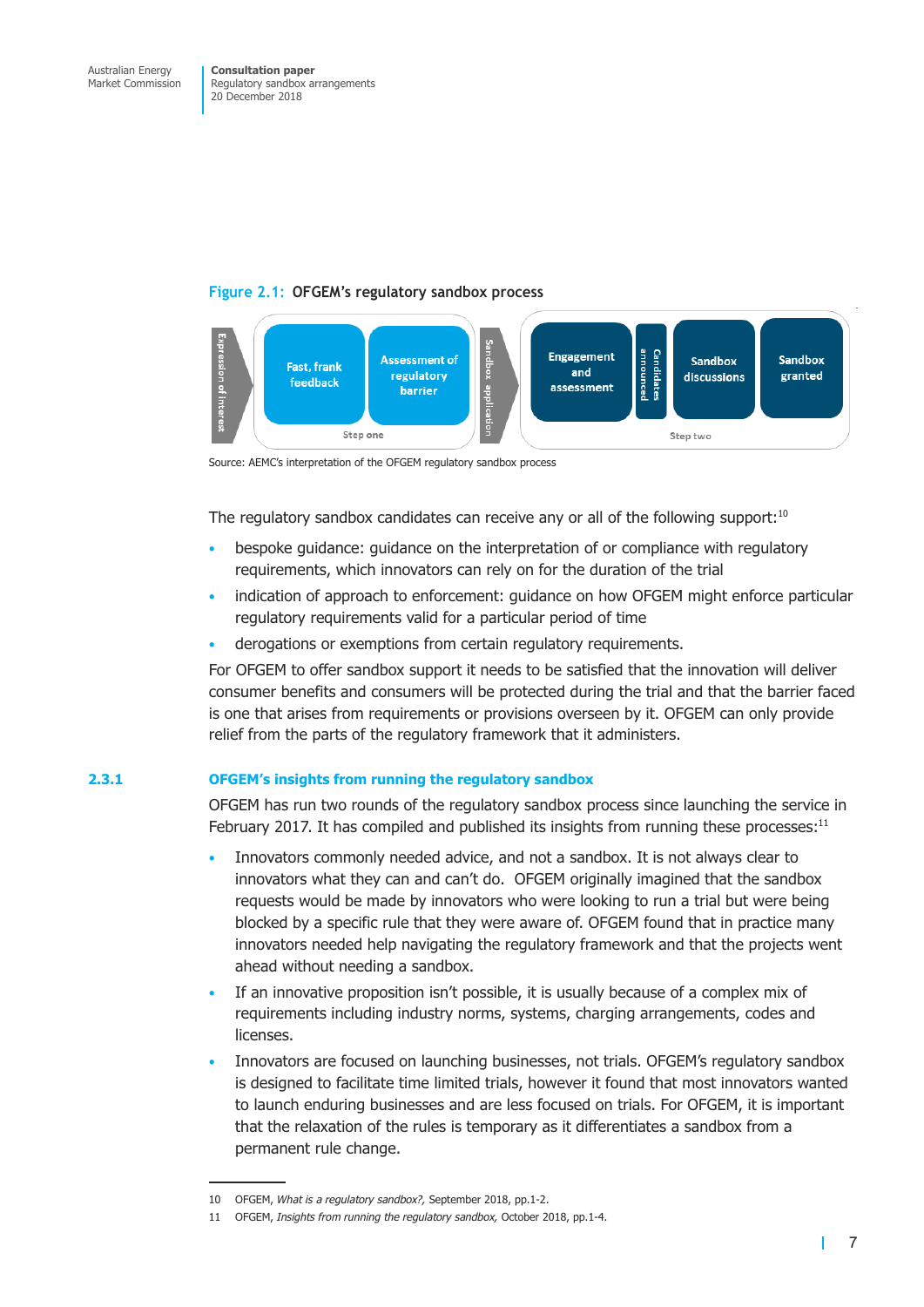<span id="page-10-0"></span>Australian Energy Market Commission

**Consultation paper**  Regulatory sandbox arrangements 20 December 2018

- Start-ups want to signal low regulatory risk to investors. OFGEM found that a significant number of sandbox applicants were looking for OFGEM to review their business idea and confirm that it faced no regulatory issues.
- Innovators have to operate within existing structures. Innovative projects and trials may not be able to get exemptions from some requirements. OFGEM found that it may need to be more precise about what relief a sandbox is capable of providing.
- Innovation is happening across the energy sector in the UK. OFGEM found that start-ups working on the local electricity supply theme featured strongly in the sandbox applications.

## 2.4 Implementation by ASIC

ASIC has launched an innovation hub to foster innovation in the finance sector. Services of the hub can be accessed by "fintech"<sup>12</sup> start-ups meeting the relevant criteria.<sup>13</sup> Similar to OFGEM arrangements, the ASIC innovation hub can provide assistance to eligible innovative projects by providing them advice and regulatory sandboxes.

The innovation hub initiative allows for start-ups to seek advice from ASIC. If eligible, a startup can receive informal guidance from ASIC on the licensing process and key regulatory issues that need to be considered by the start-up. The information from ASIC is designed to help the projects understand their options and, if relevant, prepare their applications for licences or waivers from the relevant law.14

The ASIC's regulatory sandbox arrangements allows for fintech products and services to be tested without the licenses that would normally be required.15 Generally for a business to be able to release a new financial product or service, or engage in a credit activity it must obtain an Australian financial services licence and credit license from ASIC. ASIC's regulatory sandbox framework consists of three broad options for testing a new product or service without a licence:

- 1. Existing flexibility in the regulatory framework and exemptions provided by the law. There are some situations where start-ups do not need to hold the usual licenses to provide financial services or engage in credit activities, such as, if the service is not subject to licensing requirements or the product falls in a category exempted by ASIC through use of its relief powers.
- 2. Fintech licensing exemption for service testing. This a conditional relief that allows startup businesses to test certain products and services for 12 months without holding the licenses usually required. The licensing exemption only applies to certain specified activities that have been listed by ASIC and not all financial services or credit activities. Additionally, the exemption only applies if the start-up business complies with the conditions set out by ASIC to reduce the risk of poor consumer outcomes and to maintain

T.

<sup>12</sup> A technology company developing financial products or services

<sup>13</sup> ASIC 2018, viewed 28 November 2018, https://asic.gov.au/for-business/your-business/innovation-hub/eligibility-for-assistance/.

<sup>14</sup> ASIC 2018, viewed 28 November 2018, https://asic.gov.au/for-business/your-business/innovation-hub/.

<sup>15</sup> ASIC, *Regulatory guide 257: testing fintech products and services without holding an AFS or credit license*, August 2017, p.8.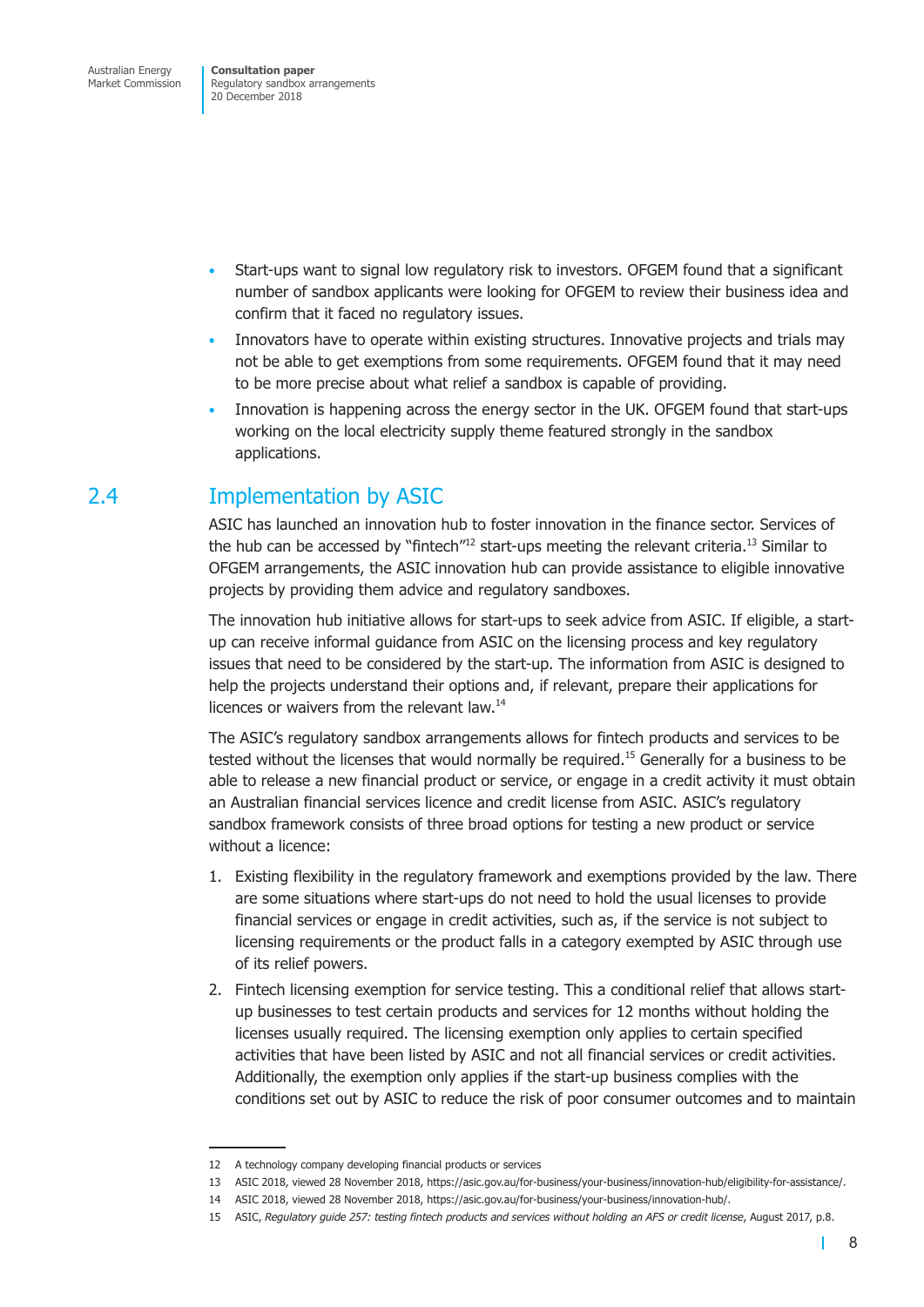> consumer trust and confidence. There is no application required to access the exemption, a start up can access it by providing a written notice to ASIC and providing the required minimum information.

3. Tailored individual licensing exemptions. Innovative projects that are not able to rely on the existing flexibility in the framework or the fintech licensing exemption can seek individual relief by applying to ASIC. This provision is underpinned by ASIC's discretionary powers to grant relief from the provisions of certain acts.16

### QUESTION 1: OTHER SANDBOX EXAMPLES

Are there other examples of regulatory sandbox arrangements that are relevant when considering these arrangements for the NEM?

т

<sup>16</sup> ASIC, *Applications for relief,* December 2009, p.4.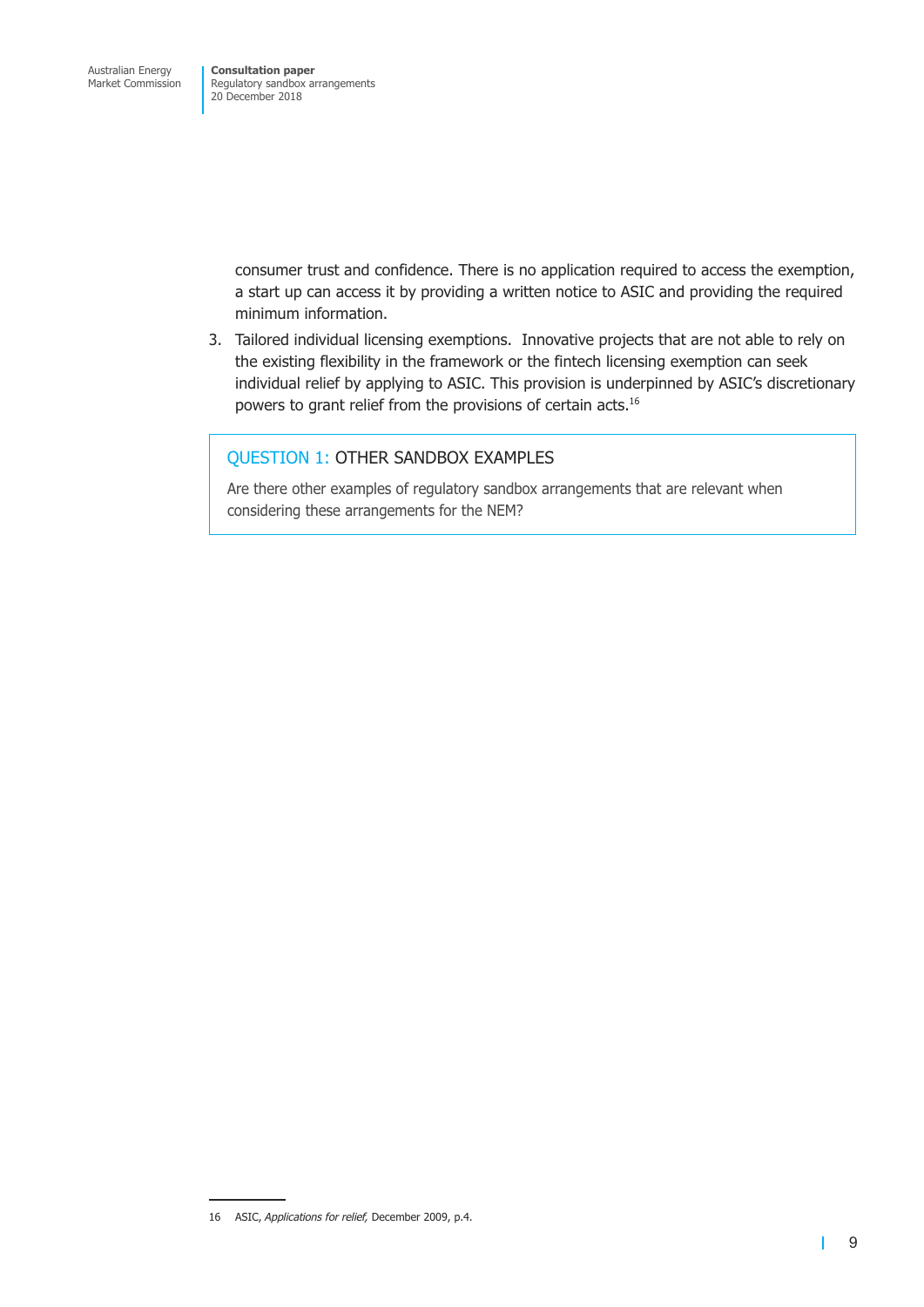## <span id="page-12-0"></span>3 WHAT ARE THE CURRENT ARRANGEMENTS IN THE NEM?

This chapter sets out the current regulatory tools, arrangements and processes administered by different institutions that may support proof-of-concept trials in the NEM and provide flexibility within the regulatory framework. It also outlines examples of some trials that have been conducted recently or are currently under way in the market.

### 3.1 Market bodies

#### **3.1.1 AER**

Under the current regulatory framework, trials and other forms of innovation can be facilitated by the AER exercising its enforcement discretion, including its powers to issue "no action letters". The AER has a range of compliance tools and discretion in deciding whether to take enforcement action. It undertakes a risk assessment to target and prioritise its monitoring and enforcement activities based on several factors including the potential impacts and probability of breaches. $17$  The AER is able to issue a no action letter in a wide range of circumstances, however they generally avoid using them except in special circumstances where they are appropriate.

The Commission understands that no action letters are generally developed by the AER on a case-by-case basis after discussions with the affected party. They are generally in relation to a specific rule or rules, are subject to certain conditions being met and the AER can withdraw its commitment to not take action if new information comes to light. They are generally confidential between the AER and the affected party and agreed to by the affected party. They provide a statement that the AER will not take action in the circumstances listed in the letter however they do not prevent a third party taking action against a breach of the rules. An example of a no action letter includes the no action request to AEMO that was granted by the AER on 30 July 2018 in respect to any non-compliance with the NER clause 2.2.2(a) following a change in registration for two generators that are used in emergencies only.<sup>18</sup>

No action letters can be used when a new rule is coming into effect and circumstances mean businesses are not in a position to comply in time. A related example is a notification of transitional arrangements made by the AER, in relation to embedded networks.<sup>19</sup> Manv holders of a network exemption in relation to an embedded network were required to appoint or become an embedded network manager, in accordance with clause 2.5.1(d1) of the NER, from 1 December 2017. In November 2017 the AER's view was that there were not enough accredited embedded network managers for this requirement to be met by all relevant

<sup>17</sup> AER, *Compliance and Enforcement: Statement of Approach*, April 2014. For further details, please see: https://www.aer.gov.au/system/files/AER%20Compliance%20and%20Enforcement%20-%20Statement%20of%20Approach%20- %20April%202014.pdf.

<sup>18</sup> AER, *Quarterly compliance report: national electricity and gas laws*, 1 April-30 June 2018, pp.11-12.

<sup>19</sup> AER, *Notification of transitional arrangements, National Electricity Rules: requirement for embedded network operators to become or appoint an Embedded Network Manager*, November 2017. For further details, please see: https://www.aer.gov.au/system/files/Notification%20of%20transitional%20arrangements%20- %20National%20Electricity%20Rules%20-%20Compliance%20with%20the%20requirement%20to%20appoint%20an%20ENM\_ 1.pdf.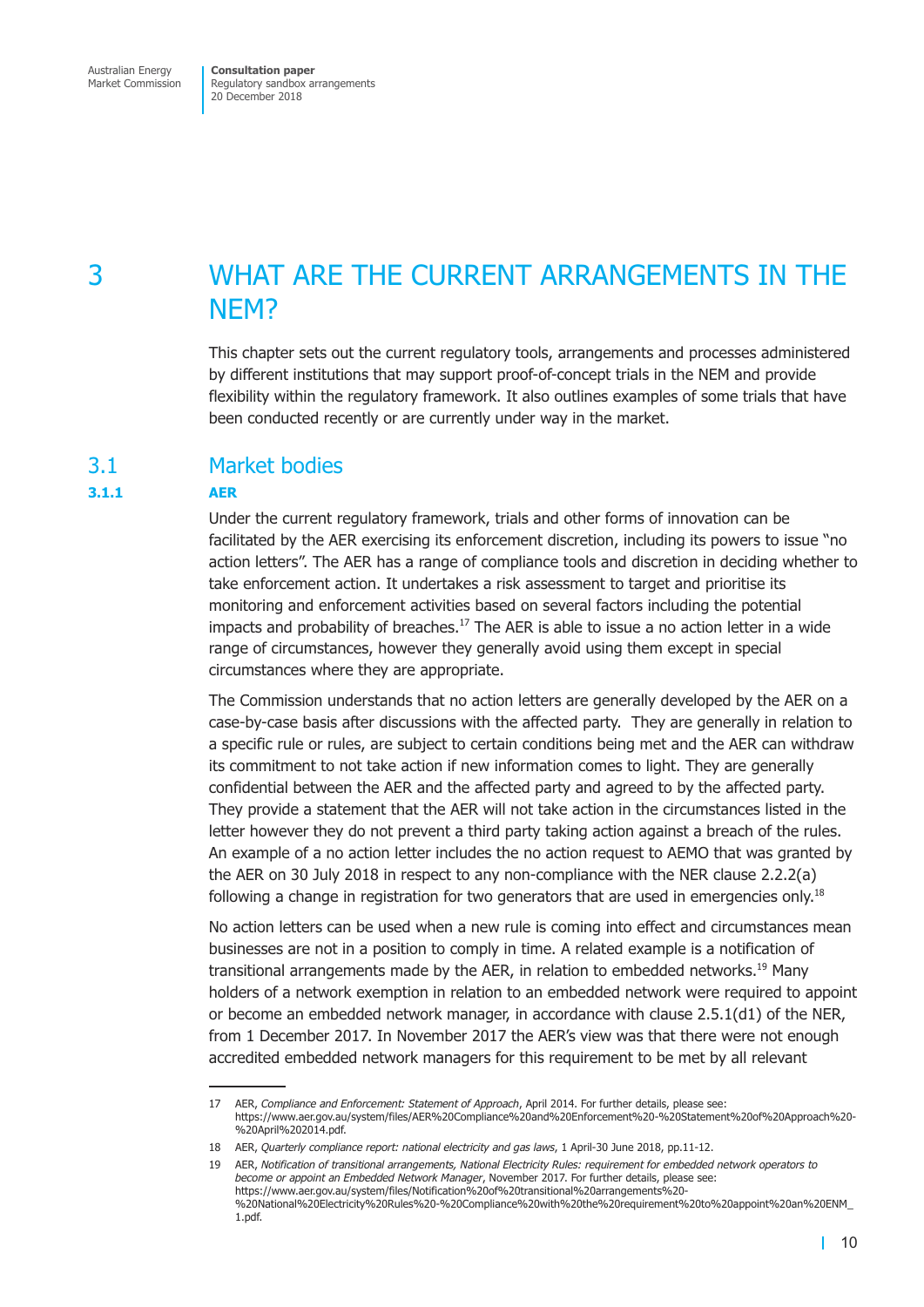parties. The AER announced that it would allow an initial transitional period from 1 December 2017 to 31 March 2018. During this time the AER stated that where an embedded network operator can demonstrate they are taking active steps to appoint an Embedded Network Manager, the AER will focus on education and not actively pursue enforcement of compliance issues in respect to the NER requirement.

The AER also has the ability to provide a range of exemptions and waivers, including under its network service provider registration exemption guideline<sup>20</sup>, retail exempt selling quideline<sup>21</sup> and ring-fencing quideline<sup>22</sup>, and is able to provide individual exemptions if existing guidelines do not cover the situation.

The National Energy Retail Law (NERL) requires that anyone selling energy to customers must either hold a retailer authorisation or a retail exemption.<sup>23</sup> While most sellers of energy will hold an authorisation, there will be some circumstances where an authorisation is not appropriate. The NERL allows these types of entities to be exempted from the requirement to hold a retailer authorisation and sets out the exemptions framework. The AER is responsible for regulating exempt persons and determining appropriate exemption conditions.

Similarly, under the NEL and the NER a party that engages in the activity of owning, controlling or operating a transmission or distribution system that forms part of the interconnected national electricity system must either be registered with AEMO as an electricity distributor or gain an exemption from the AER from the requirement to be a registered network service provider.<sup>24</sup>

The AER publishes the electricity distribution ring-fencing guideline, which sets out the obligations a distribution network service provider (DNSP) must meet to separate its regulated monopoly services from any services it may seek to offer to contestable market.<sup>25</sup> DNSPs can apply for waivers from a number of obligations set out in the quideline.<sup>26</sup> The AER applies a number of tests in assessing waiver applications.<sup>27</sup> For example, waivers may be granted if there is no adverse impact on electricity consumers from granting the waiver, or if there is an adverse impact, there is a net benefit to electricity consumers.

The AER encourages DNSPs to undertake research and development and explore efficient demand management, including through its demand management incentive scheme (scheme) and innovation allowance mechanism (mechanism). The scheme's objective is to provide electricity distribution businesses with an incentive to undertake efficient expenditure

<sup>20</sup> AER, *Electricity network service provider registration exemption guideline*, version 6, March 2018. For further details, please see: https://www.aer.gov.au/networks-pipelines/guidelines-schemes-models-reviews/network-service-provider-registration-exemptionguideline-march-2018.

<sup>21</sup> AER, *AER (retail) exempt selling guideline*, version 5, March 2018. For further details, please see: https://www.aer.gov.au/retailmarkets/retail-guidelines-reviews/retail-exempt-selling-guideline-march-2018.

<sup>22</sup> AER, *Ring-fencing guideline - electricity distribution*, version 2, October 2017. For further information, please see: https://www.aer.gov.au/networks-pipelines/guidelines-schemes-models-reviews/electricity-ring-fencing-guideline-october-2017.

<sup>23</sup> Section 88 of the NERL.

<sup>24</sup> Section 11(2) of the NEL.

<sup>25</sup> AER 2017, viewed 10 December 2018, https://www.aer.gov.au/networks-pipelines/guidelines-schemes-models-reviews/electricityring-fencing-guideline-october-2017.

<sup>26</sup> The AER has made decisions on a number of ring-fencing waiver applications these can be found here: https://www.aer.gov.au/networks-pipelines/ring-fencing/ring-fencing-waivers

<sup>27</sup> AER, Ring-fencing guideline electricity distribution, version 2, October 2017, section 5.3.2.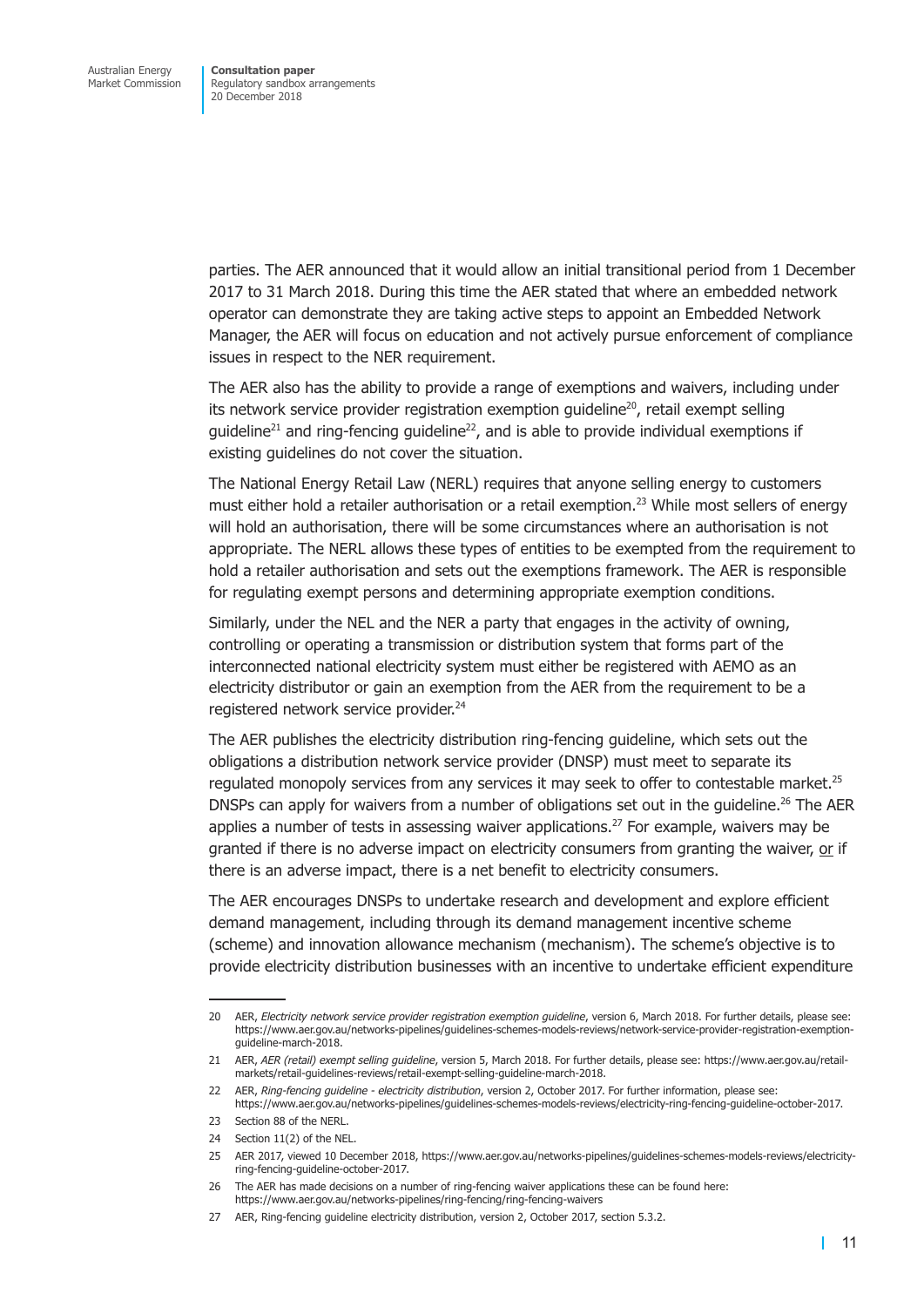on non-network options relating to demand management.28 The separate mechanism's objective is to provide distribution businesses with funding for research and development in demand management projects that have the potential to reduce long term network costs.

#### **3.1.2 AEMO**

As the independent market and system operator AEMO is involved in trials in a range of capacities. AEMO is currently involved in several trials of new energy technologies and systems.

Proof-of-concept trials can play an important role in understanding and responding to the challenges and opportunities new technologies and solutions present. In response to these changes, AEMO seeks to run trials under conditions that are as close to the real-world, "inmarket" scenario as possible. A number of proof-of-concept trials are scheduled to commence in 2019, especially on virtual power plants (VPP) and aggregated demand response (see Section 3.3).

AEMO engages with scientific and funding bodies such as the Commonwealth Scientific and Industrial Research Organisation (CSIRO), ARENA and Bureau of Meteorology (BOM) to develop and trial new technologies. AEMO has entered into formal relationship (e.g. memoranda of understanding (MOU)) with these bodies to support collaboration, facilitate prioritisation and value maximisation of trials. In addition, AEMO has a formal advisory role with other research and development bodies.

AEMO is also regularly approached by registered or prospective market participants seeking to progress new concepts and innovations. AEMO's Centre for Innovation helps providers understand the relevant requirements to participate in the market, as well as exploring avenues to maximise the value of these new technologies and concepts, and the design of proof-of-concept trials to test and demonstrate the purported benefits.

#### **3.1.3 AEMC**

While the AEMC does not have a formal role in facilitating trials, it can consider innovative rule changes that facilitate new business models where they are in the long term interests of consumers. For example, the AEMC completed the 5-minute settlement rule change in November 2017 which aligns financial incentives with physical operation and will more accurately reward those who can deliver supply or demand side responses when they are needed by the power system. The AEMC is currently considering the wholesale demand response rule change. AEMO and ARENA are assisting this rule change process through trials or studies that leverage existing ARENA projects or the knowledge of ARENA project participants.<sup>29</sup>

The AEMC also has an expedited rule change process, under which non-controversial or urgent rule changes can be made within eight weeks. It could allow for prompt changes to

<sup>28</sup> AER 2017, *Ring-fencing guideline - electricity distribution,* version 2, October 2017. For further information, please see: https://www.aer.gov.au/networks-pipelines/guidelines-schemes-models-reviews/demand-management-incentive-scheme-andinnovation-allowance-mechanism.

<sup>29</sup> AEMC, *Wholesale demand response mechanisms*, Consultation paper, 15 November 2018.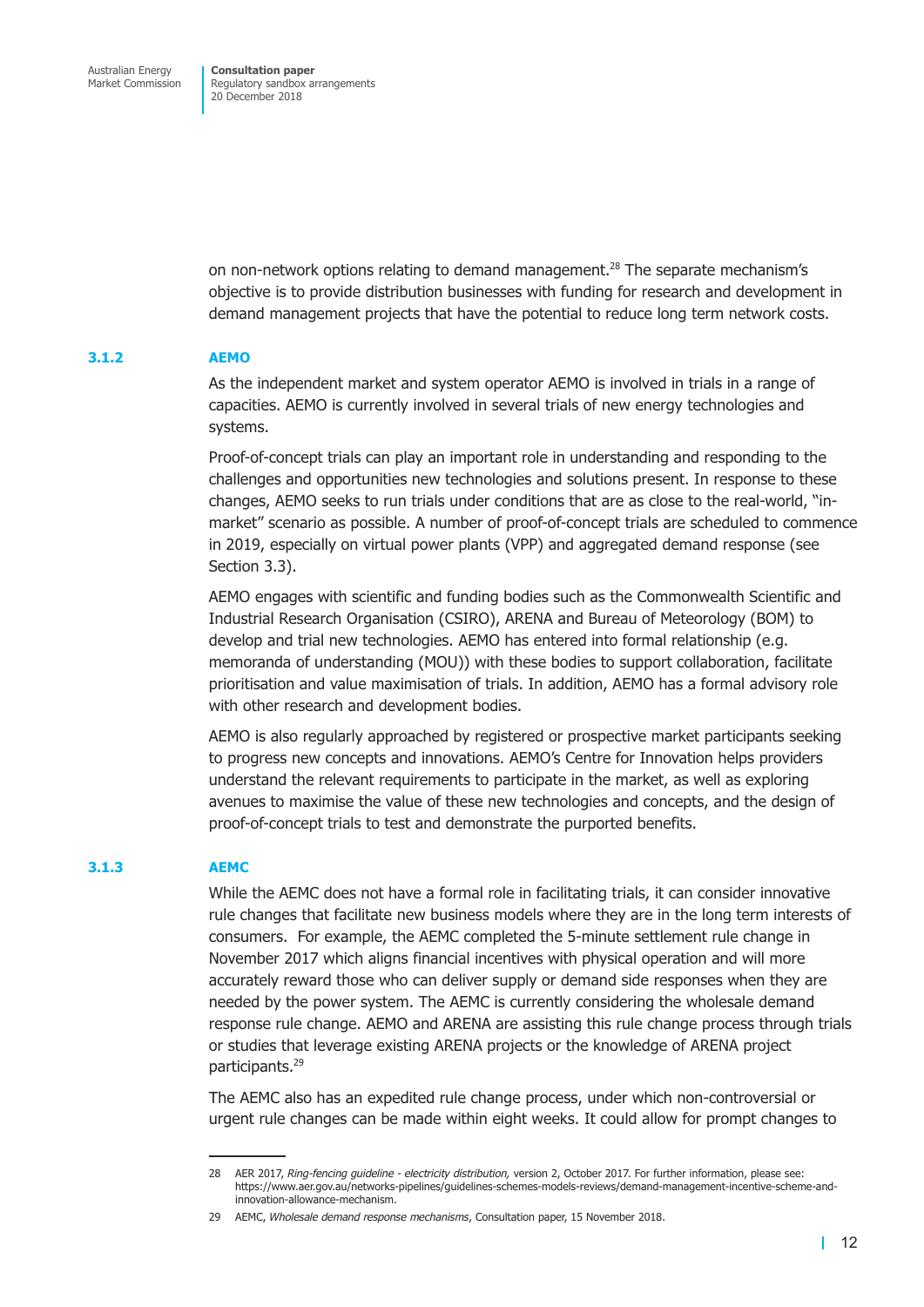<span id="page-15-0"></span>the rules to bring new products and services to the market under certain circumstances. The rule change process can therefore be an avenue to facilitate innovative ideas and new business models.

#### **3.1.4 Information for new entrants**

The market bodies publish a range of information that can help new entrants understand the energy markets and rules such as the AER's annual *State of the energy market* reports, AEMO's *Electricity statement of opportunities* and the AEMC's information sheets and infographics that accompany reviews and rule change determinations. AER and AEMO engage directly with new retail and generation market entrants as they go through the relevant authorisation and registration processes. The market bodies each have general information lines that can be used by members of the public to ask questions about the regulatory framework.

### 3.2 Non-market bodies

#### **3.2.1 ARENA**

ARENA was established in 2011 with the objective of improving the competitiveness of renewable energy technologies and increasing the supply of renewable energy in Australia.<sup>30</sup> ARENA provides funding to researchers, developers and businesses that have demonstrated the feasibility and potential commercialisation of their project. ARENA also builds and supports networks, and shares the knowledge, insights and data from funded projects.

ARENA has established the A-lab initiative $31$  to create cross-sector partnerships and world-first projects to transform Australia towards a clean energy future. AEMC, AEMO, Energy Consumers Australia and AER have participated in this process to help participants develop their ideas into new projects, trials and other initiatives.

ARENA is collaborating with the market bodies, consumer representatives and industry on the Distributed Energy Integration Program (DEIP) to better coordinate DER integration activities.32 DEIP's mission is to collaborate to maximise the value of customers' distributed energy resources to all energy users.

#### **3.2.2 Energy Consumers Australia**

Energy Consumers Australia (ECA) is an independent organisation set up by the COAG Energy Council in 2015 and seeks to promote the long term interest of consumers with respect to price, quality, safety, reliability and security of supply of energy services. ECA is a member of the DEIP steering group and has been involved in the early discussions regarding regulatory sandboxes.

<sup>30</sup> Australian Renewable Energy Agency Act 2011, s.3.

<sup>31</sup> ARENA 2018, viewed 10 December 2018, https://arena.gov.au/a-lab-energy-system-innovation/.

<sup>32</sup> ARENA 2018, viewed 6 December 2018, https://arena.gov.au/where-we-invest/distributed-energy-integration-program/.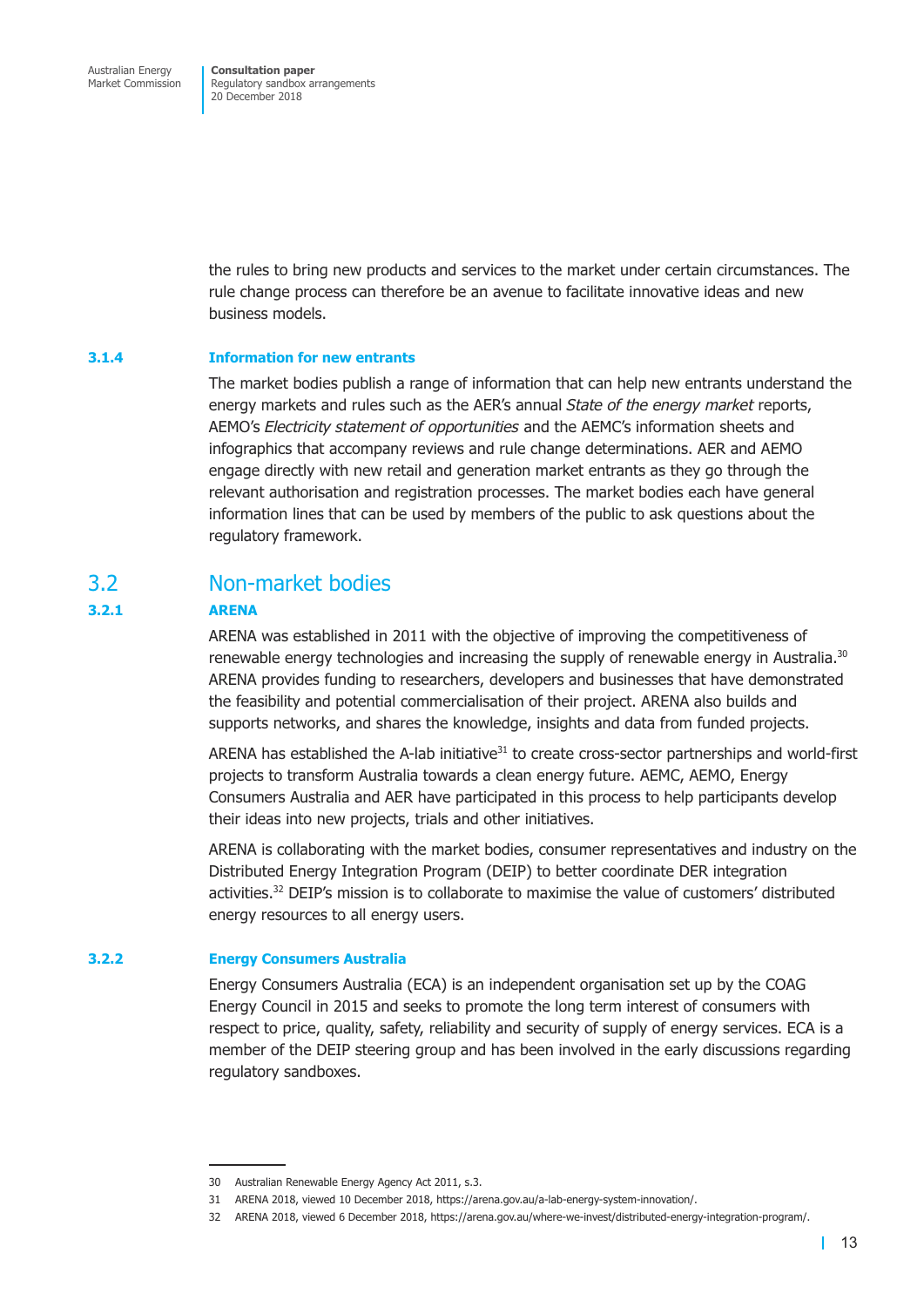## <span id="page-16-0"></span>3.3 Trials conducted recently or under way

A range of propositions have gone under trial across the energy sector and they vary in terms of size of the trial, the duration, proponents of trials, the matter being tested and potential impacts of the trial. Some of these trials include:

- **Hornsdale wind farm Frequency control ancillary services trial**: The Hornsdale Wind Farm 2 (HWF2) trial is the first in-market technical demonstration of a wind or solar farm providing frequency control ancillary services (FCAS) in the NEM. It was undertaken by AEMO and ARENA in conjunction with NEOEN<sup>33</sup> and Siemens-Gamesa Australia<sup>34</sup>. As a result of the trial, HWF2 is the first Australian wind farm to be registered and offering FCAS in the NEM. The trial ran from August 2017 until February 2018. The trial was underpinned by a MOU signed between ARENA and AEMO in May 2017.<sup>35</sup>
- **CONSORT Bruny Island Battery Trial:** The trial aims to explore how the residential batteries can be used by households to manage their energy while simultaneously assisting network operators with ongoing network issues by providing improved network visibility, improved reliability and up-time, and managing voltage levels and load flows across the network and by doing so deferring or avoiding costly network upgrades. The trial involves 40 battery systems and smart controllers installed in homes on Bruny Island in Tasmania's south-east. The trial received funding from ARENA and it involves several parties.<sup>36</sup>
- **New Reg process trial by Ausnet:** The AER, Energy Networks Australia and Energy Consumers Australia have launched a project to aimed at improving engagement on network revenue proposals, and to identify opportunities for regulatory innovation.<sup>37</sup> The organisations proposed a draft process aimed at enabling consumer processes to be better reflected in regulatory proposals in advance of lodging those proposals for the AER's assessment called New Reg.<sup>38</sup> Under the draft New Reg process a Customer Forum negotiates aspects of the regulatory proposal in advance of lodgement with the AER. AusNet Services is conducting the trial of the New Reg Process in the development of its regulatory proposal for the 2021-25 period.39
- **AGL Virtual Power Plant (VPP):** The project by AGL aims to create a prototype VPP by installing and connecting a large number of solar battery storage systems across residential and business premises in Adelaide, South Australia. When complete, the 5 MW VPP will consist of 1,000 distributed energy storage systems capable of dispatching more than 9 MWh of stored energy. The VPP can potentially provide a cost-effective solution in the medium term to smoothing out intermittent renewable energy generation and

<sup>33</sup> Wind farm owner and operator.

<sup>34</sup> Equipment provider for the Hornsdale group of wind farms.

<sup>35</sup> AEMO, *Hornsdale Wind Farm 2FCAS trial: Knowledge Sharing Paper,* July 2018, pp.1-4.

<sup>36</sup> Australian National University, Reposit Power, The University of Sydney, University of Tasmania and Tasnetworks.

<sup>37</sup> AER ECA ENA, *New Reg - towards consumer centric energy network regulation*, March 2018, p.3.

<sup>38</sup> AER, viewed 30 November 2018, https://www.aer.gov.au/networks-pipelines/new-reg.

<sup>39</sup> AER, viewed 30 November 2018, https://www.aer.gov.au/networks-pipelines/guidelines-schemes-models-reviews/consultationon-the-new-reg-process.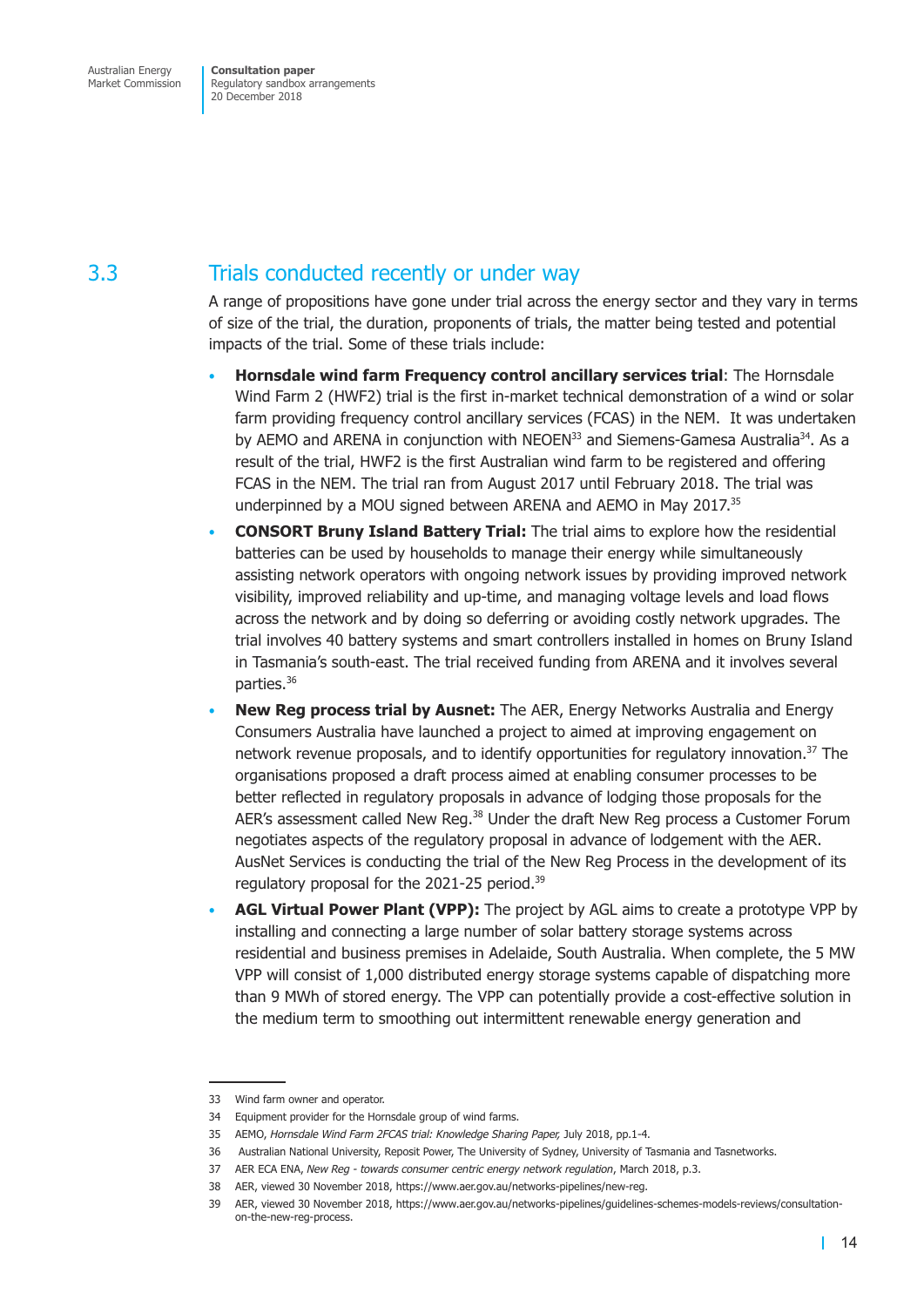> avoiding expensive upgrades to network infrastructure to meet peak demand.<sup>40</sup> The project seeks to demonstrate the role of distributed smart energy storage in enabling higher penetrations of renewable energy generators in the grid.<sup>41</sup>

- **AEMO-ARENA joint Demand Response Trial:** ARENA and AEMO have partnered to trial demand response services using the Reliability and Emergency Reserve Trader (RERT) arrangements. The trial serves several objectives including to:42
	- evaluate the performance of various demand response resources in electricity supply contingency events
	- provide a benchmark for the cost of procuring demand response in the NEM
	- improve the commercial and technical readiness of innovative approaches such as engagement with mass market customers, or behavioural demand response
	- provide an evidence base to inform the design of a new market, or other mechanisms, for provision of demand response to assist with grid reliability and security.

Ten demand response proposals representing a broad range of technical and commercial solutions a have been funded through the trial. The program has delivered 141 MW in year one, and will deliver 190 MW in year two and 202 MW in year three, across New South Wales, Victoria, and South Australia.<sup>43</sup>

- **Virtual power plant demonstrations:** The AEMC, AEMO, AER and members of the Distributed Energy Integration Program (DEIP) are collaborating to establish VPP demonstrations. Currently the ability of VPPs to deliver the full range of their potential value streams is in the early stages and AEMO has no visibility of how VPPs operate which could potentially give rise to system security risks. The trial of VPPs is intended  $\text{to:}^{44}$ 
	- allow VPPs to demonstrate their capability to deliver the full value stack
	- provide AEMO with operational visibility to help AEMO consider how to integrate VPPs effectively into the NEM
	- allow the AEMC and AEMO to make informed changes to the regulatory frameworks, systems and processes required to facilitate the smooth integration of VPPs as they ramp up in size.

### QUESTION 2: OTHER RELEVANT TRIALS

What other proof-of-concept trials are relevant when considering formal regulatory sandbox arrangements for the NEM?

<sup>40</sup> ARENA, viewed 30 November 2018, https://arena.gov.au/projects/agl-virtual-power-plant/.

<sup>41</sup> AGL, *Virtual power plant in South Australia: Stage 1 milestone report,* July 2017, p.2.

<sup>42</sup> ARENA/AEMO, *Joint response to AEMC Directions Paper Section 5: Wholesale Demand Response*, May 2018, p.5.

<sup>43</sup> ARENA/AEMO, *Joint response to AEMC Directions Paper Section 5: Wholesale Demand Response*, May 2018, p.5.

<sup>44</sup> AEMO 2018, viewed 5 December 2018, http://aemo.com.au/Electricity/National-Electricity-Market-NEM/DER-program/Virtual-Power-Plant-Demonstrations.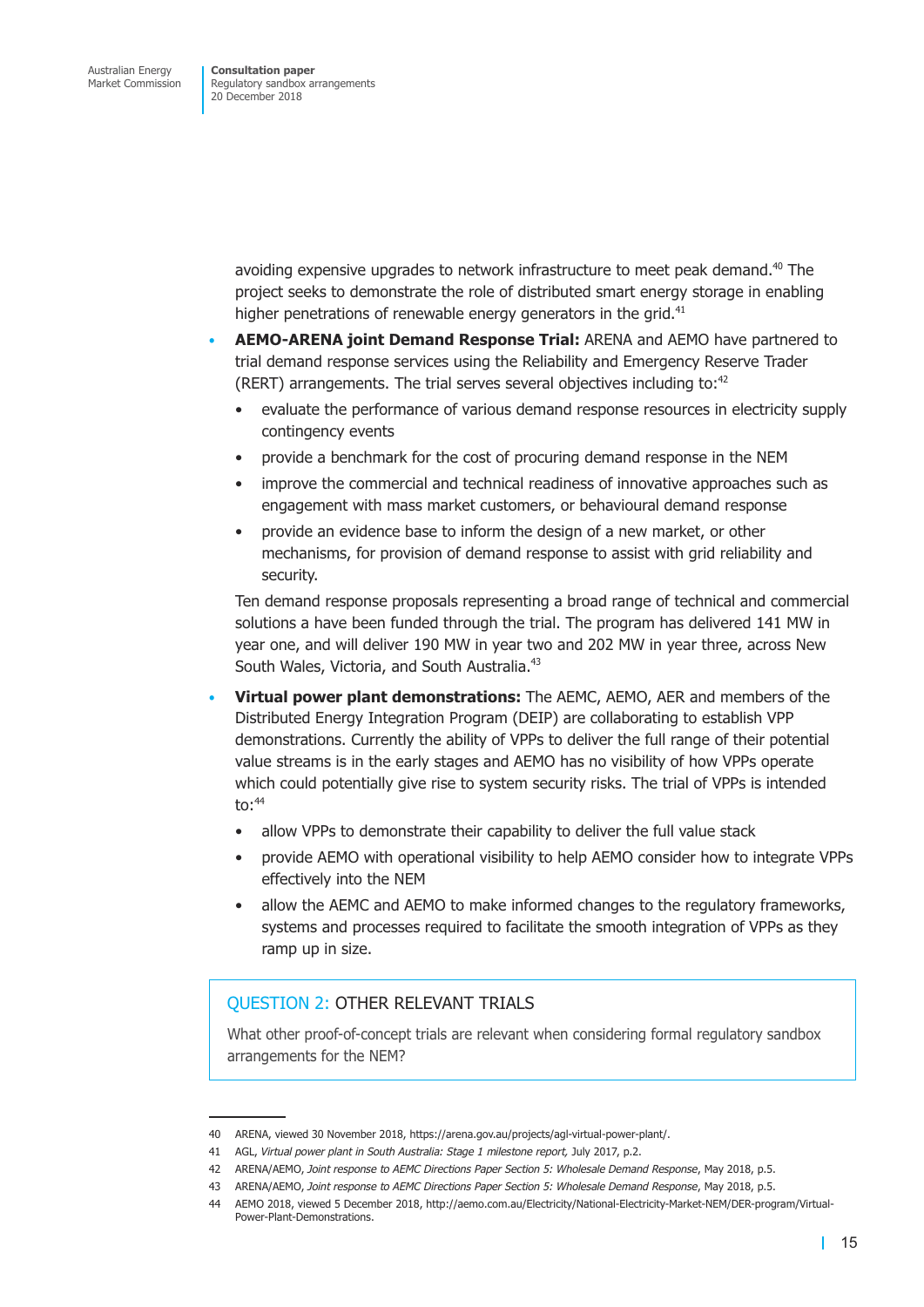# <span id="page-18-0"></span>4 IS THERE A NEED?

While there are a number of trials being conducted in the NEM under existing regulatory arrangements, the question remains whether a regulatory sandbox arrangement could make it easier for additional proof-of-concept trials to take place that help achieve better consumer outcomes.

To address this question we are interested in stakeholder views on whether trials are currently being inhibited, and if so, what barriers exist that a sandbox initiative could help address.

The rapid physical changes currently occurring within the NEM, including the shift to more variable renewable energy and distributed energy resources, can require business models to also evolve. Proof-of-concept trials can play an important role in demonstrating new technology and accelerating their integration into the NEM.<sup>45</sup>

The EMTPT paper noted that AEMO, AEMC, AER and ARENA have been working together to support proof-of-concept trials within the existing regulatory framework, and acknowledged that this appears to be adequate to deal with current demand, however saw "merit in a more structured process to facilitate experimentation within the regulatory settings as a tool that could support major future reform". The paper also noted that some stakeholders thought a regulatory sandbox initiative may help to bring new products and services to market.

There are two key barriers discussed in the Finkel Review and EMTPT paper that innovators might face in proving a business model that a regulatory sandbox initiative might address:

- a lack of experience with the regulatory framework and access to guidance
- proving a business model or concept that is inconsistent with the current Rules, before commencing a rule change process.

Further, the Finkel review and EMTPT paper noted the merit in trialling innovative regulatory processes prior to actual rules being made.

#### QUESTION 3: BARRIERS TO PROOF-OF-CONCEPT TRIALS

(a) Are proof-of-concept trials being inhibited by current market regulations or processes?

(b) If so, what are the potential barriers to proof-of-concept trials that might be addressed by a regulatory sandbox initiative?

## 4.1 Access to guidance

A lack of experience with the regulatory framework and challenges finding the required information are potential barriers to innovators. Provision of information and guidance is a key regulatory tool used by OFGEM and ASIC to facilitate trials (see chapter 2).

<sup>45</sup> Finkel, A. et al., *Independent Review into the Future Security of the National Electricity Market*, June 2017, p.66.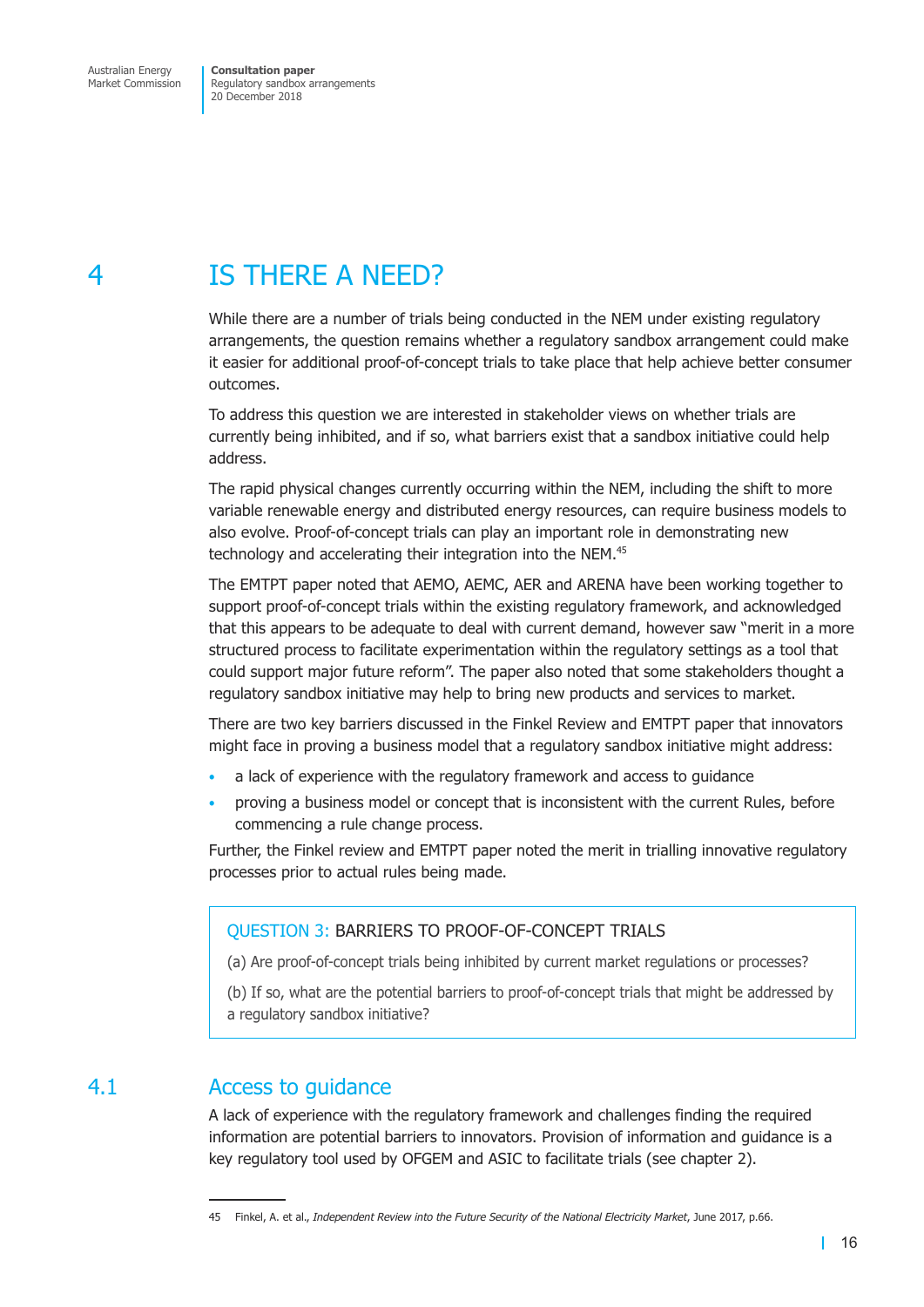The EMTPT paper notes that "the complexity of the electricity system and the underpinning regulatory framework appears to be one of the key barriers with innovators pointing at the regulatory culture and cost of complying."

The EMTPT notes that a proof-of-concept trial might involve the provision of "specialist advice to help shape the services to work around regulatory obligations".

Guidance provided by market bodies would need to be based on publicly available information and could not be a substitute for legal advice. Market bodies may be able to guide innovators to important rules or recent rule changes that could have a material impact on their business model.

There may be some overlap with broader government initiatives aimed at supporting and guiding new and small businesses which are not limited to the energy sector. These initiatives may be able to assist innovative projects in the energy sector in navigating the energy regulatory framework and developing their business models. Examples include the New South Wales' business connect services, the Commonwealth government's grants, assistance and other support.<sup>46 47</sup>

If there is a need to provide further guidance, who should provide this guidance and how would need to be addressed. Further guidance could be provided by each market body separately, centrally coordinated through one market body or a provided by an external party with appropriate expertise (e.g. a funded independent consultancy). A more formal form of guidance from the AER or AEMO could be binding advice that sets out how a certain part of the regulatory framework applies to an innovative business model, either for the length of trial or in a more ongoing way. Detailed guidance would involve a significant investment of staff time by the market bodies, which would need to be funded.

A side benefit of providing guidance noted by EMTPT is that it can help market bodies understand emerging trends in the sector and identify areas in which regulation may need to adapt to sustain innovation.

#### QUESTION 4: ACCESS TO GUIDANCE ON THE REGULATORY FRAMEWORK

(a) Is there a lack of access to guidance for innovative new entrants on navigating the energy regulatory framework?

(b) If so:

- What type of quidance is needed?
- Who should provide it?
- Should guidance be coordinated across the AER, AEMO and AEMC?
- How should the provision of quidance be funded?

<sup>46</sup> Department of Innovation Industry and Science 2018, viewed 11 December 2018, https://www.business.gov.au/assistance.

<sup>47</sup> New South Wales Department of Industry 2018, viewed 11 December 2018, https://www.industry.nsw.gov.au/business-andindustry-in-nsw/businessconnect.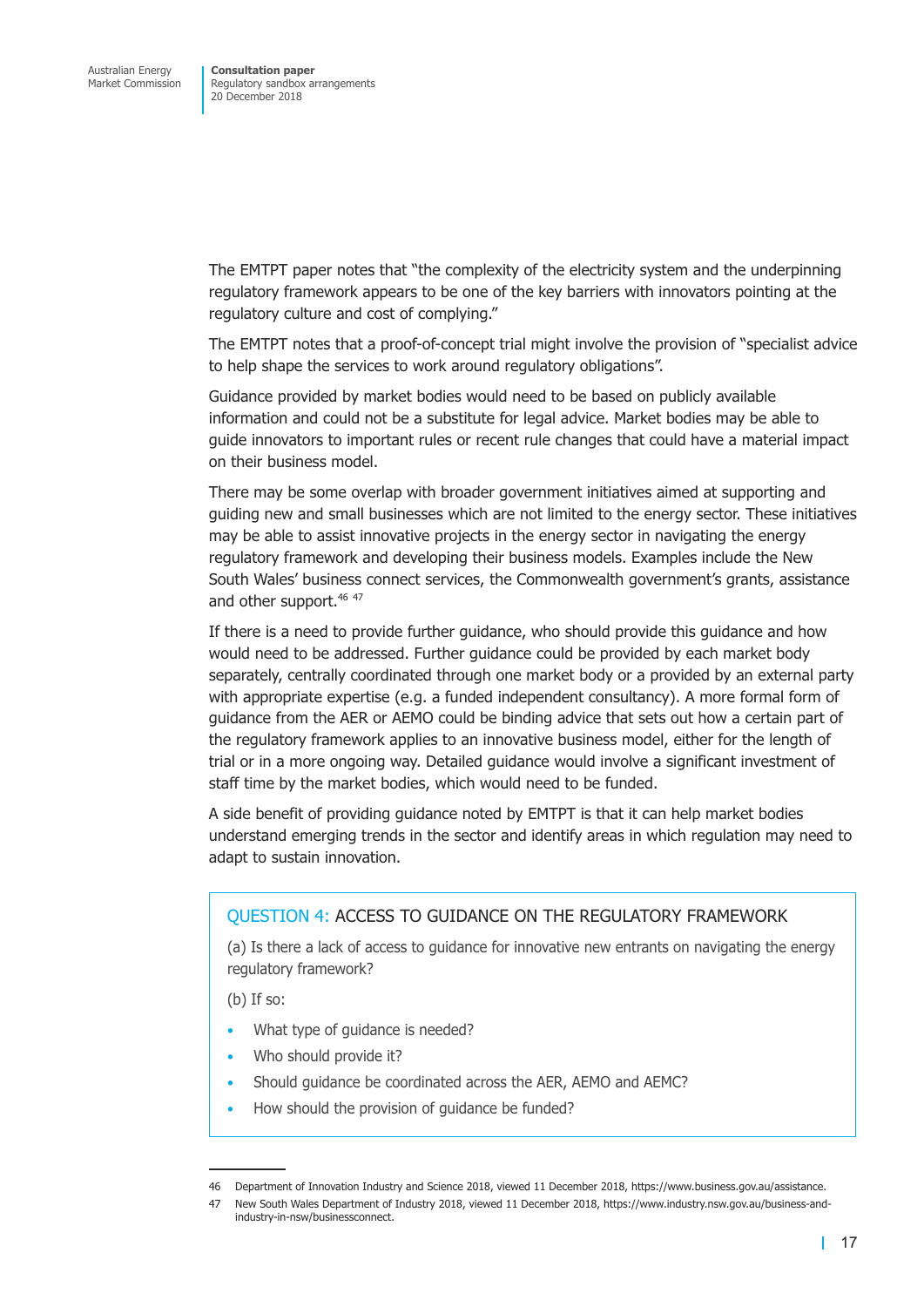<span id="page-20-0"></span>• Should an application be required in order to gain access to detailed guidance? If so, what criteria should apply?

(c) Is there a role for binding advice from market bodies on certain aspects of the regulatory framework to support proof-of-concept trials?

## 4.2 Formal regulatory sandbox arrangements

The Finkel review suggested that there would be merit in formal proof-of-concept provisions in the rules to facilitate trials within the NEM. It noted that at present, "new concepts that are inconsistent with the NER must be proven to the point where a rule change can be made prior to being used in the NEM."<sup>48</sup> If there was a need to complete a rule change process prior to trialling a new business model this may be a barrier to innovation. The review suggested that "formal proof-of-concept provisions in the rules would help."

As discussed in Chapter 2, formal proof-of-concept provisions or regulatory sandbox arrangements generally involve trialling an innovative new business model under relaxed regulatory requirements on a time-limited basis, with appropriate safeguards in place. These arrangements are generally intended to make it easier for innovators to trial new approaches in the market while consumers continue to be appropriately protected. There are a variety of other regulatory tools that might be used to facilitate proof-of-concept trials.

In the 2018 *Electricity network economic regulatory framework review*, the Commission noted that under the current framework trials and other forms of regulatory innovation can be facilitated by the AER exercising its enforcement discretion, including its powers to issue"no action letters". The AER also has the ability to provide a range of exemptions and waivers.

The EMTPT paper highlighted concerns from some stakeholders that the current provisions may not be sufficient for facilitating trials. The EMTPT paper highlights concerns that no action letters do not provide protection from third party legal action, must be specific, limit flexibility, and are opaque for the market, which creates investment and regulatory risk.

#### QUESTION 5: TRIALS UNDER AER ENFORCEMENT DISCRETION

(a) Is the AER's ability to issue no action letters, provide waivers and exemptions, and use its enforcement discretion sufficient to facilitate proof-of-concept trials in the NEM? If not, why?

(b) Is there a need for a more formal process for proponents of proof-of-concept trials to seek a no action letter?

(c) Should no action letters that facilitate innovation or proof-of-concept trials be made public?

<sup>48</sup> Finkel, A. et al., *Independent Review into the Future Security of the National Electricity Market*, June 2017, p.66.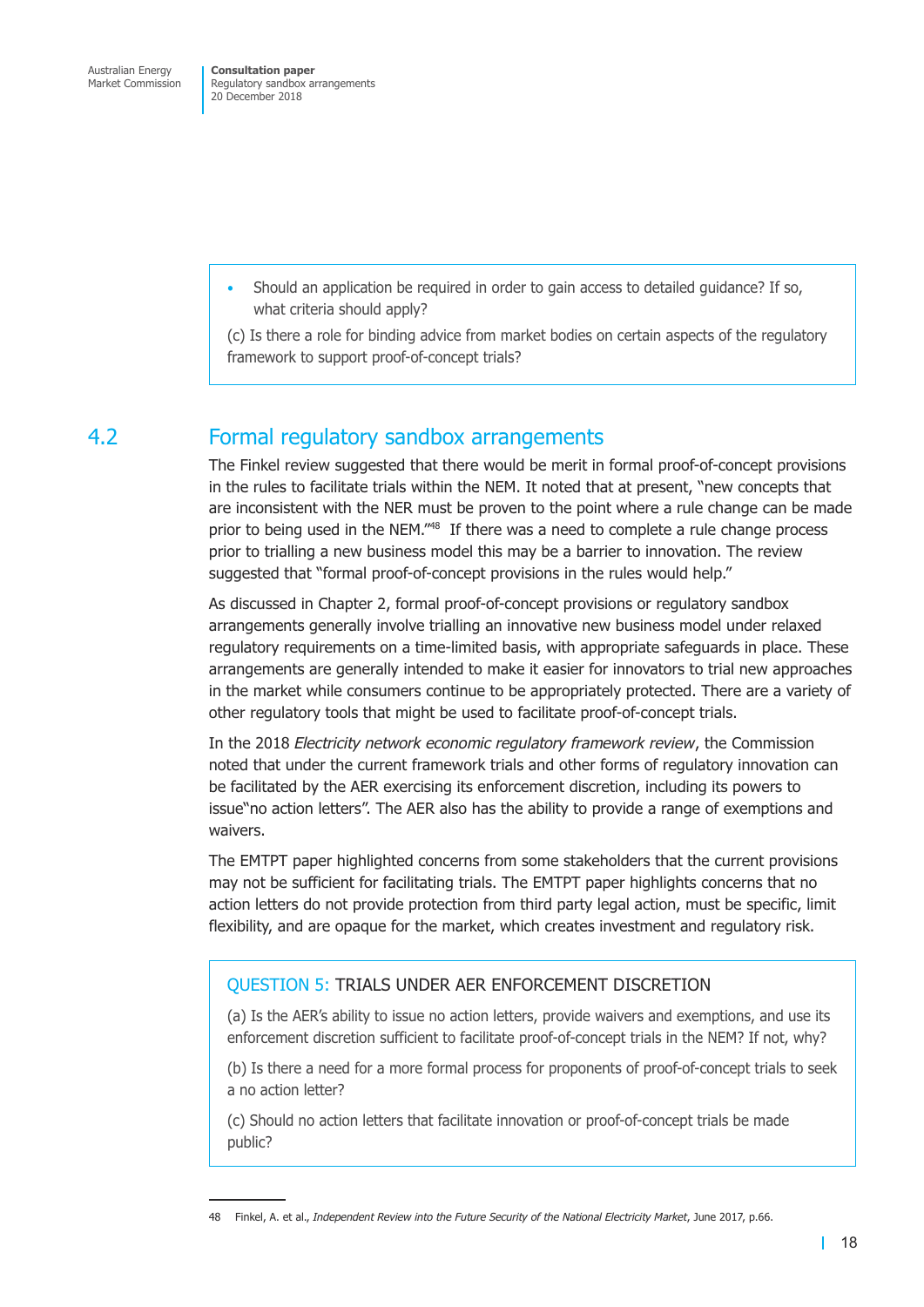If there are barriers to proof-of-concept trials in the current regulatory arrangements that may be addressed with the adoption of additional regulatory tools and/or a formal regulatory sandbox arrangement, these should be considered further.

The EMTPT paper highlighted some stakeholder views that a sandbox initiative may help cut through a range of barriers that prevent new products and services from coming to the market. On an informal basis, AEMO considered that, based on first-hand experience of developing in-market trials, a robust regulatory sandbox would facilitate trials. EMTPT highlighted that a sandbox arrangement would provide the benefit of addressing potential opportunities, impacts and risks of new business models before that rolled out to the wider market (e.g. impacts on customers, impacts on infrastructure, benefits for consumers etc.)

Trials can vary in terms of their size, potential benefits, impacts on consumers, market participants and stakeholders and in other ways. The suitability of a formal regulatory sandbox may depend on the nature of trials being conducted. For some trials, that have no impacts on consumers or other participants, relaxing existing regulatory requirements may be of limited concern. Further consideration needs to be given to whether such trials would be better facilitated by a no action letter or a sandbox. In contrast, trials with a large impact on consumers (e.g. trials of new consumer-facing products which affect consumer protections) or on other participants (e.g. in-market trials that impact on wholesale market settlement) may find it challenging to attain a sandbox due their large impacts on the market. Further consideration may need to be given to the type of trials that will be assisted by a sandbox arrangement.

A formal regulatory sandbox arrangement may also have associated costs such as greater resourcing requirements for regulators and trial proponents having to go through a formal process.

As such, the benefits and costs of a formal regulatory sandbox arrangements need to be identified to determine whether the arrangement can serve to better facilitate proof-ofconcept trials in the NEM and help achieve better long-term outcomes for consumers.

#### QUESTION 6: THE NEED FOR A FORMAL REGULATORY SANDBOX

(a) Would formal regulatory sandbox arrangements, where some regulatory requirements are relaxed on a time-limited basis whilst appropriate safeguards remain in place, serve to better facilitate proof-of-concept trials in the NEM?

(b) What other regulatory tools are needed to facilitate proof-of-concept trials?

The success of a formal sandbox arrangement in facilitating proof-of-concept trials whilst maintaining consumer protections will depend on the design of the arrangements. The design will impact the level of uptake by innovators, consumer experience during trials, the type of trials that get carried out and other outcomes.

There could be many ways of designing formal sandbox arrangements in the NEM regulatory framework. The arrangements could differ in terms of the eligibility criteria for projects, the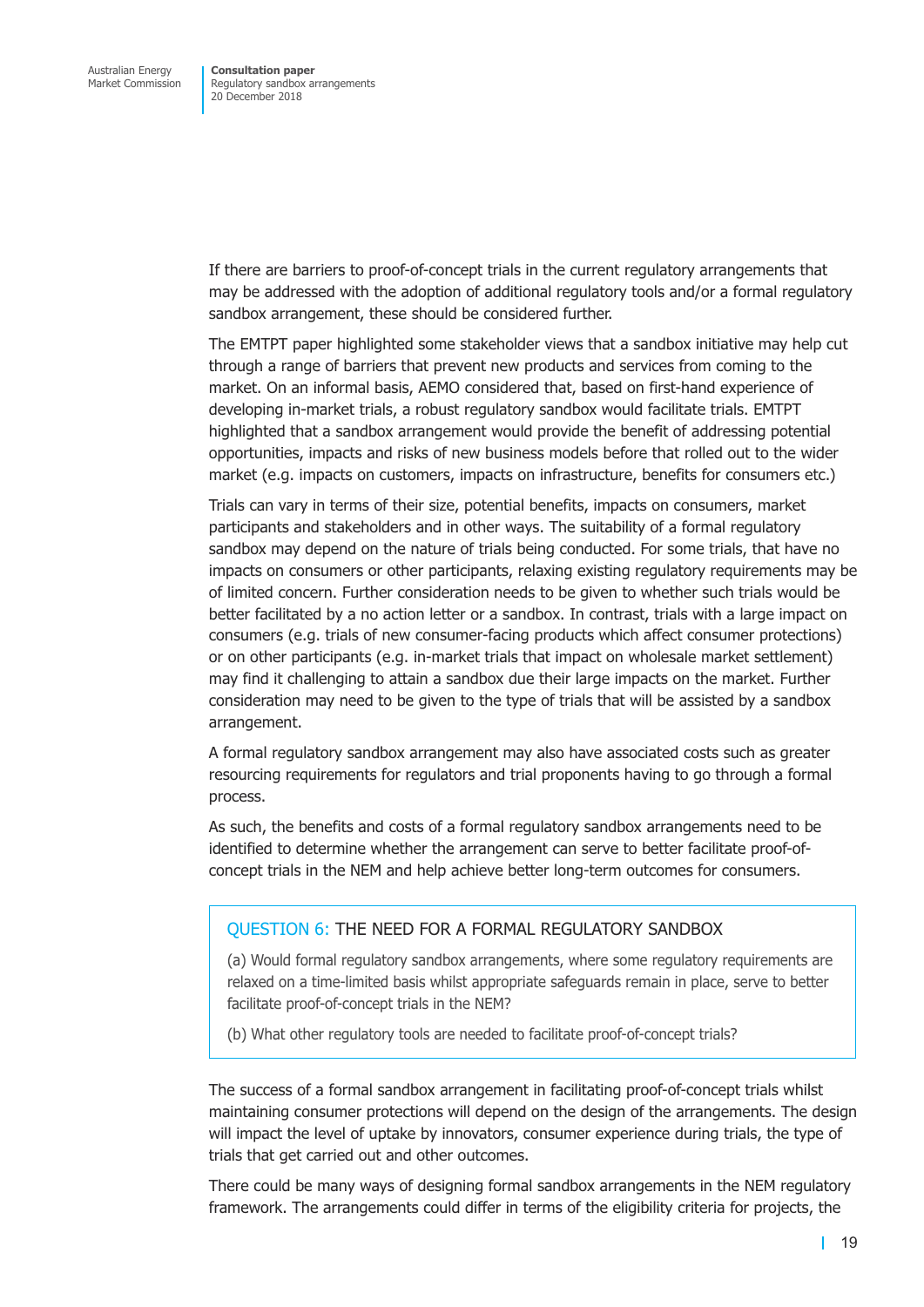type of relief that can be provided by the arrangements, process for seeking access to a sandbox, the parties involved and other factors.

For example, there are some differences in the design of regulatory sandbox arrangements made by OFGEM and ASIC. The OFGEM regulatory sandbox arrangements do not appear to be limited to innovations of a certain kind, whereas the ASIC arrangements are limited to start-ups falling in the fintech category. That is, the arrangements are limited to projects in a "priority area". The ASIC arrangements also offer clear and firm regulatory exemption for projects that meet the listed criteria which can be accessed by notification to ASIC under the exemption for service testing. OFGEM's sandbox arrangement appear to require more engagement and deliberation from the project proponent and the regulator to grant a regulatory sandbox.

The EMTPT paper highlighted initial stakeholder views on the design of a sandbox arrangement for the NEM. Some possible design requirements identified by stakeholders in the paper included:

- a more formal prioritisation process for trials
- avoiding proponents using the sandbox as a way of avoiding appropriate regulation
- equivalent protections for consumers
- coordination between market bodies
- provisions for a funding source.

If a formal regulatory sandbox arrangement is required, the first step to determine its design would be to clearly define its objective, including considering how success might be measured. Following this, consideration would need to be given to who could access the regulatory sandbox arrangements, the criteria for access, how participants are expected to benefit, obligations of participants and safeguards for consumers.

For example, the detailed design would need to consider the scope of the regulatory arrangements that could be relaxed and the consumer protections that must remain in place. Also, suitable trials may need a plan in place in the event the trial is unsuccessful, such as an ability to revert to pre-existing arrangements. Projects that involve significant infrastructure that is difficult to remove may not be appropriate for trials.

There are a number of ways that a formal regulatory sandbox arrangement could be implemented, which would vary depending on its objectives and scope. Formal regulatory sandbox arrangements may require changes to the NEL and the NER.

The Commission is interested in views from stakeholders that consider there is a need for formal regulatory sandbox arrangements on the objective of such arrangements and its highlevel design. If a clear need for formal regulatory sandbox arrangements is identified in the interim advice to SCO in February 2019 then more detailed consultation and consideration on the design of sandbox will be undertaken and further advice included in the 2019 *Electricity network economic regulatory framework review* to be published in July.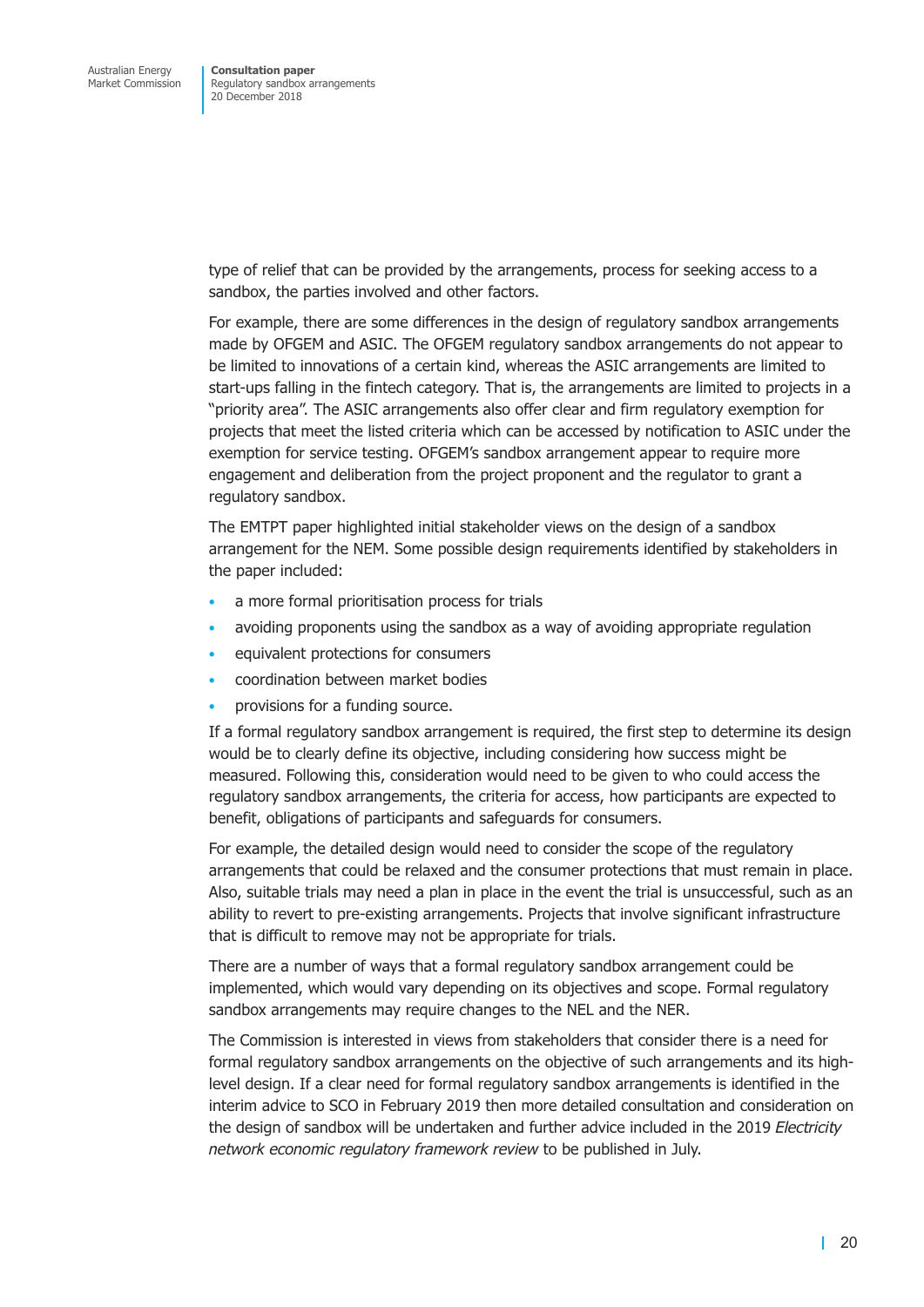#### <span id="page-23-0"></span>QUESTION 7: DESIGN OF A FORMAL REGULATORY SANDBOX ARRANGEMENTS, IF REQUIRED

(a) If required, should the objective of the formal regulatory sandbox arrangements be to facilitate further proof-of-concept trials in the NEM? If not, what should the objective be?

(b) If required, what metrics should be used to measure the success of a formal regulatory sandbox arrangement?

(c) If required, what should be the high-level criteria for accessing a regulatory sandbox arrangement?

(d) How could fairness be addressed in the case where proponents of similar trials apply to access sandbox arrangements but only a limited number of trials can be accepted?

(e) If required, what should be the key features of a formal regulatory sandbox arrangement for the NEM?

- What regulatory arrangements should be within scope to consider for relaxation?
- What should be the safeguards for consumers?
- What obligations should be placed on the participants (e.g. knowledge sharing requirements)?

## 4.3 Trialling innovative regulatory approaches

The EMTPT paper noted that "Several stakeholders, particularly those involved in network services, saw merit in enabling the trialling of innovative regulatory approaches prior to actual rules being set in stone, particularly for major reforms, such as introducing an 'off-grid' regulatory framework or introducing new market mechanisms." The Finkel review noted there was "merit in trialling new regulatory approaches on a 'sand-boxed' basis" and that the AEMC should be empowered to make "time-limited rules".<sup>49</sup>

Although there may be potential benefits associated with trialling reforms before rule changes are finalised, the ability of the Commission to make "trial rule changes" is limited. Under the rule change powers granted to the Commission by legislation, the Commission may only make a rule if it is satisfied that a rule will or is likely to, contribute to the achievement of the National Electricity Objective, the National Energy Retail Objective or the National Gas Objective. If the Commission is not convinced that a rule change will or is likely to contribute to achievement of the objectives until it's benefits have been successful demonstrated in a trial, then it is difficult for the Commission to argue that the rule change implemented to serve as a trial will or is likely to, contribute to the achievement of the objectives. It could also be difficult to demonstrate long-term interest of consumers when trials are necessarily done on a time limited basis.

<sup>49</sup> Finkel, A. et al, *Independent Review into the Future Security of the National Electricity Market*, June 2017, p.175.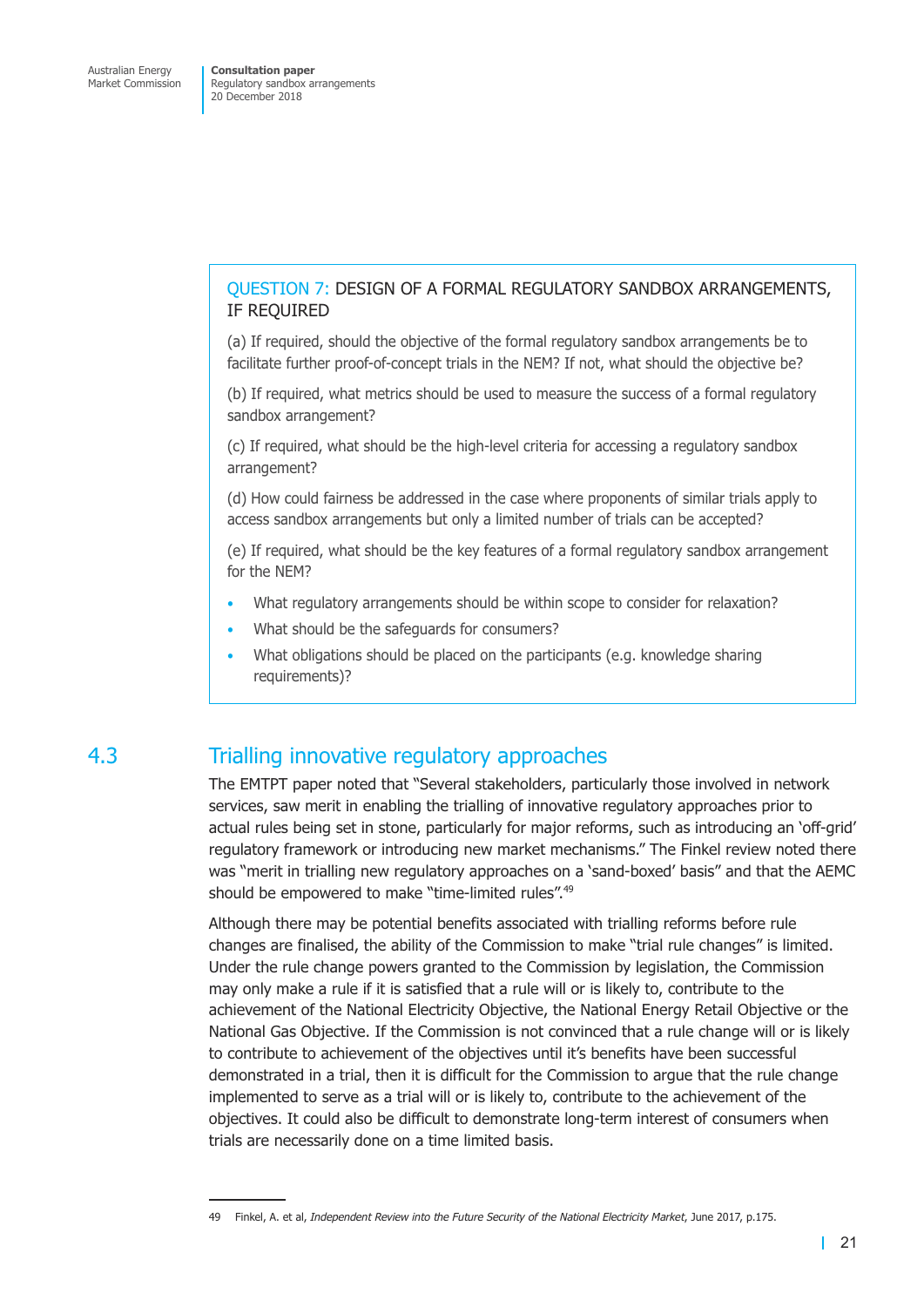In scenarios where a rule change can offer potential or uncertain benefits at low or no likely costs, it may be possible to meet the objectives. If a trial could impose significant costs on others or system costs on AEMO that it will recover from other participants, or has potential risks for consumers the rule change objectives will be more difficult to meet.

There may be other approaches to trialling changes to the regulatory arrangement. For example, some rule changes made by Commission have included a sunset clause, meaning the rule is in effect temporarily.<sup>50</sup>

Further, proof-of-concept trials, which may be facilitated by formal regulatory sandbox arrangements, could be used to inform consideration of regulatory changes before adoption of reforms across the market. $51$ 

#### QUESTION 8: TRIALLING INNOVATIVE REGULATORY PROCESSES

How could formal regulatory sandbox arrangements be used to trial changes to regulatory arrangements to guide adoption of reforms across the market?

<sup>50</sup> For example a sunset clause was previously included in the Reliability and Emergency Reserve Trader (RERT) arrangements, but was removed in a 2016 Rule change, see: https://www.aemc.gov.au/rule-changes/extension-of-the-reliability-and-emergencyreserve

<sup>51</sup> AEMC, *Wholesale demand response mechanisms*, Consultation paper, 15 November 2018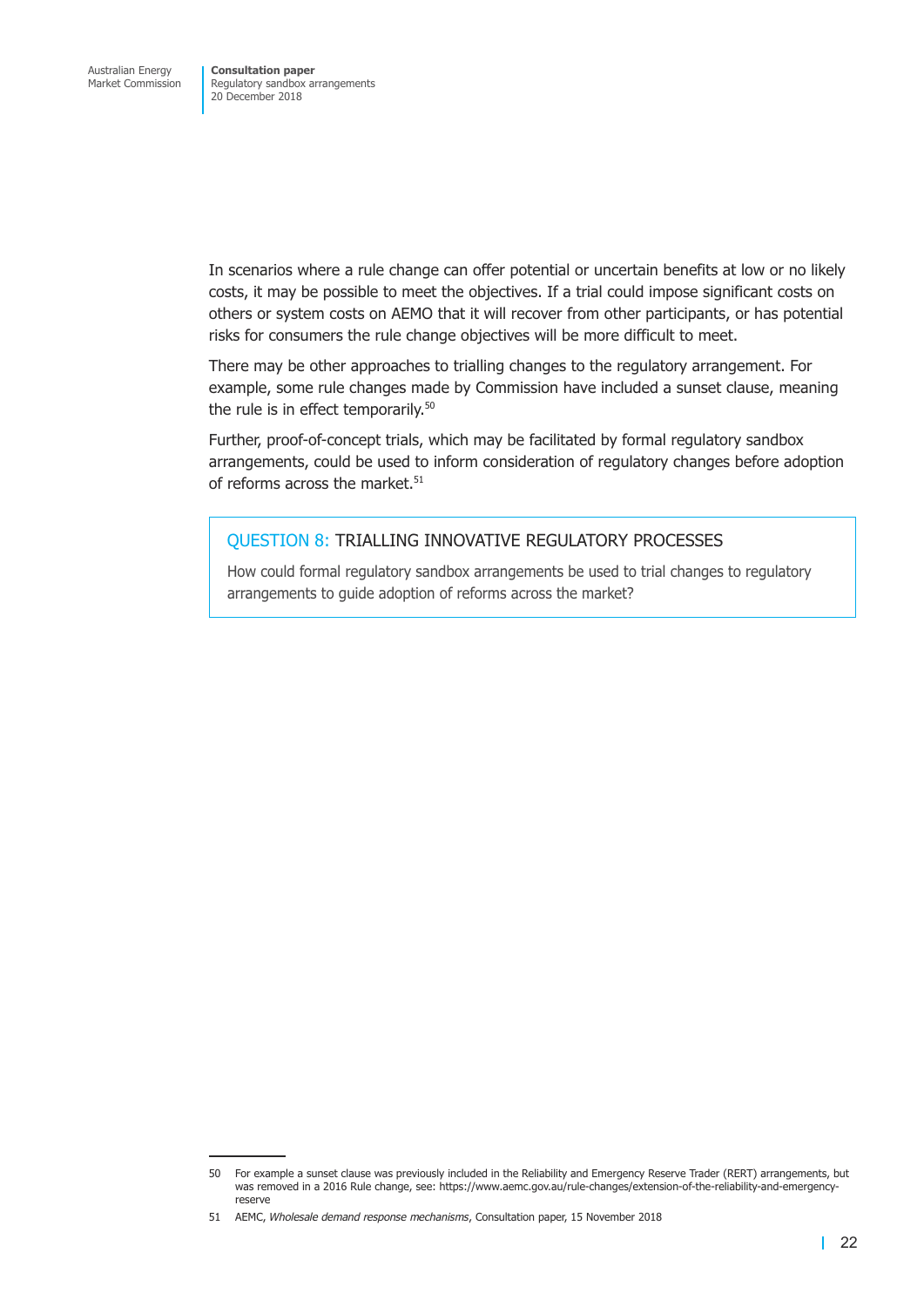# <span id="page-25-0"></span>5 LODGING A SUBMISSION

Written submissions on this consultation paper must be lodged with Commission by 31 January 2019 online via the Commission's website, www.aemc.gov.au, using the "lodge a submission" function and selecting the project reference code EPR0068.

The submission must be on letterhead (if submitted on behalf of an organisation), signed and dated.

Where practicable, submissions should be prepared in accordance with the Commission's guidelines for making written submissions. The Commission publishes all submissions on its website, subject to a claim of confidentiality.

All enquiries on this project should be addressed to Owen Pascoe, Director on (02) 8296 7856 or owen.pascoe@aemc.gov.au.